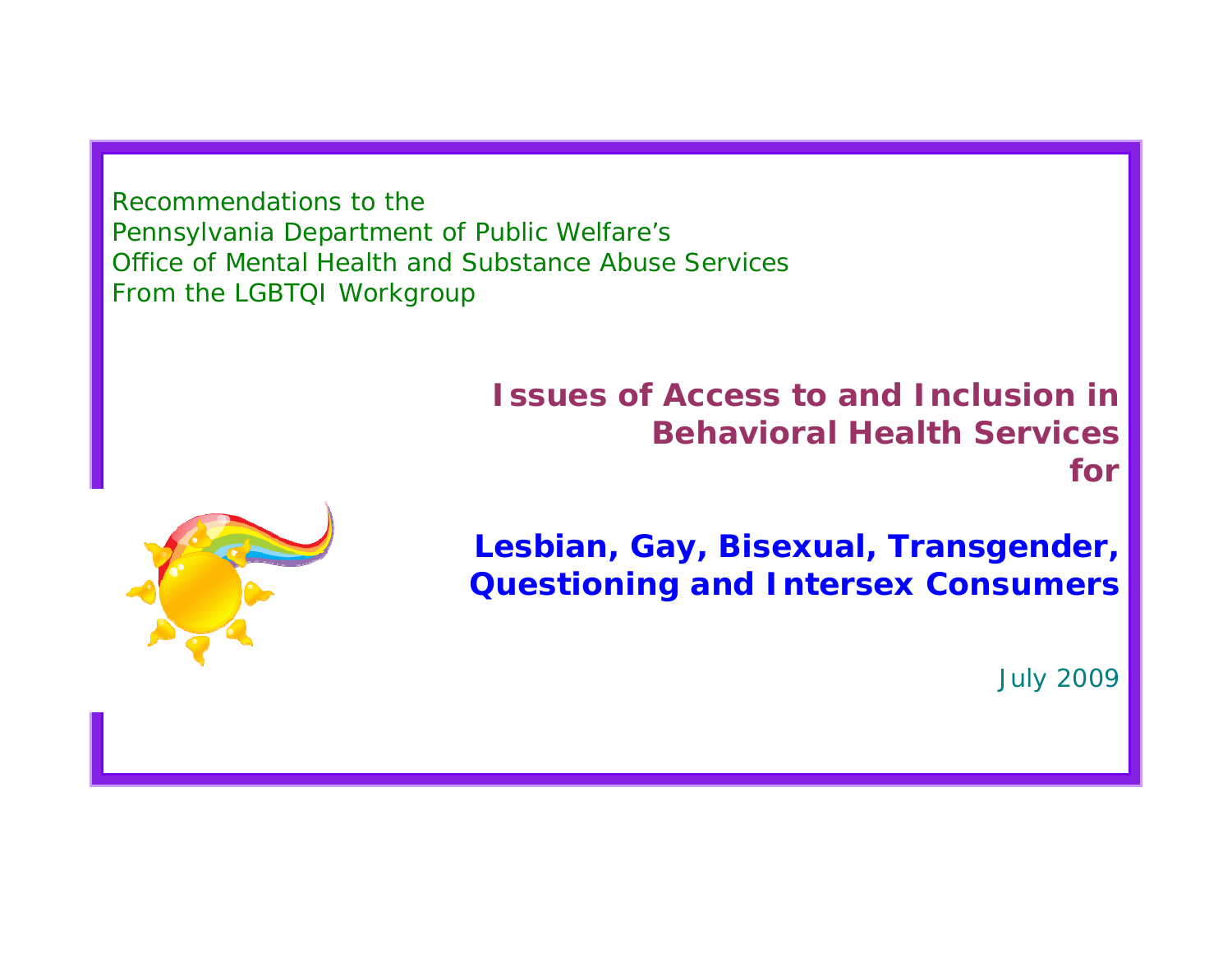Steering Group: Rita Cisneros, Mark Davis and Michael Lewis, Workgroup Chairs Carol Ward Colasante, Virginia Dikeman, Rebecca Subar

Produced through the financial support of the PA Department of Public Welfare, Office of Mental Health and Substance Abuse Services through a contract with the UPenn Collaborative on Community Integration at the University of Pennsylvania and Rebecca Subar Management Consulting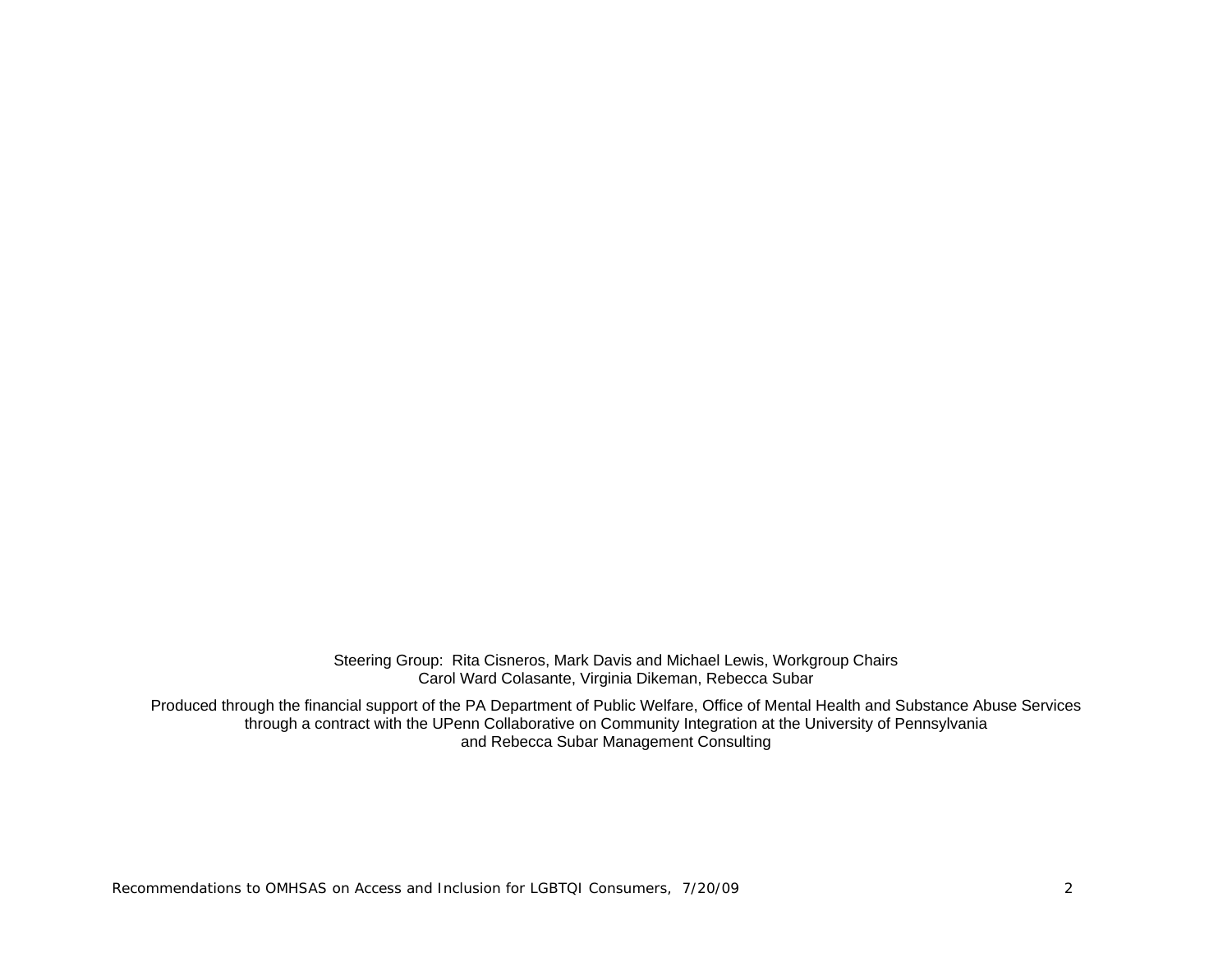### **Acknowledgements**

This document is the product of the LGBTQI Workgroup:

| Alex Knapp             |
|------------------------|
| <b>Beth Pickering</b>  |
| <b>Betty Hill</b>      |
| Carol Ward Colasante   |
| <b>Connie Matthews</b> |
| Damon M.               |
| Constantinides         |
| David Miele            |
| Derrick Carter         |
| Dionne Stallworth      |
| Ginny Dikeman          |

Helen Shuman Jennifer Polhemus Jim Sheridan John Farmer John Folby Karl Polm-Faudre Kathleen Bieschke Kathryn Newton Mark Davis Mark Greenberg Mark Kenney

Michael Jeffrey Michael Lewis Michelle Kline Natalie Shaffer Rita Cisneros Sabrina Tillman-Boyd Sarah Rosso Steve Warren Sue Stoker Tim Philpot

A draft of the Recommendations was shared with the following individuals and organizations, some of whom contributed comments:

Kyra Turner and Joe Faith, DBH/MRS, City of Philadelphia Randall L. Sell, ScD, Drexel U. School of Public Health Richard Baron, UPenn Collaborative on Community Integration Liberty City Issues Committee Renaissance Greater Philadelphia Key staff at: Center for Mental Health Services Center for Substance Abuse Prevention Center for Substance Abuse Treatment National Suicide Prevention Lifeline U.S. Dept. of Health and Human Services U.S. Substance Abuse Mental Health Services Administration (SAMHSA) SAMHSA LGBTQI2-S Workgroup

Alternatives 2009 National Mental Health Consumer Conference Planning Committee, including representatives from: Depression and Bipolar Support Alliance GLBT Leaders Group CONTAC National Alliance on Mental Illness (NAMI) NAMI Minority Action Center National Empowerment Center National Mental Health American National Mental Health Consumers' Association

The Workgroup was chaired by Rita Cisneros, Mark Davis, and Michael Lewis

Additional leadership and advice were provided by Carol Ward Colasante, OMHSAS, and Virginia Dikeman, OMHSAS

Technical support was provided by the UPenn Collaborative on Community Integration at the University of Pennsylvania, and Rebecca Subar Management Consulting, Rebecca Subar, Senior Consultant, and made possible through the support of the PA Department of Public Welfare, Office of Mental Health and Substance Abuse Services.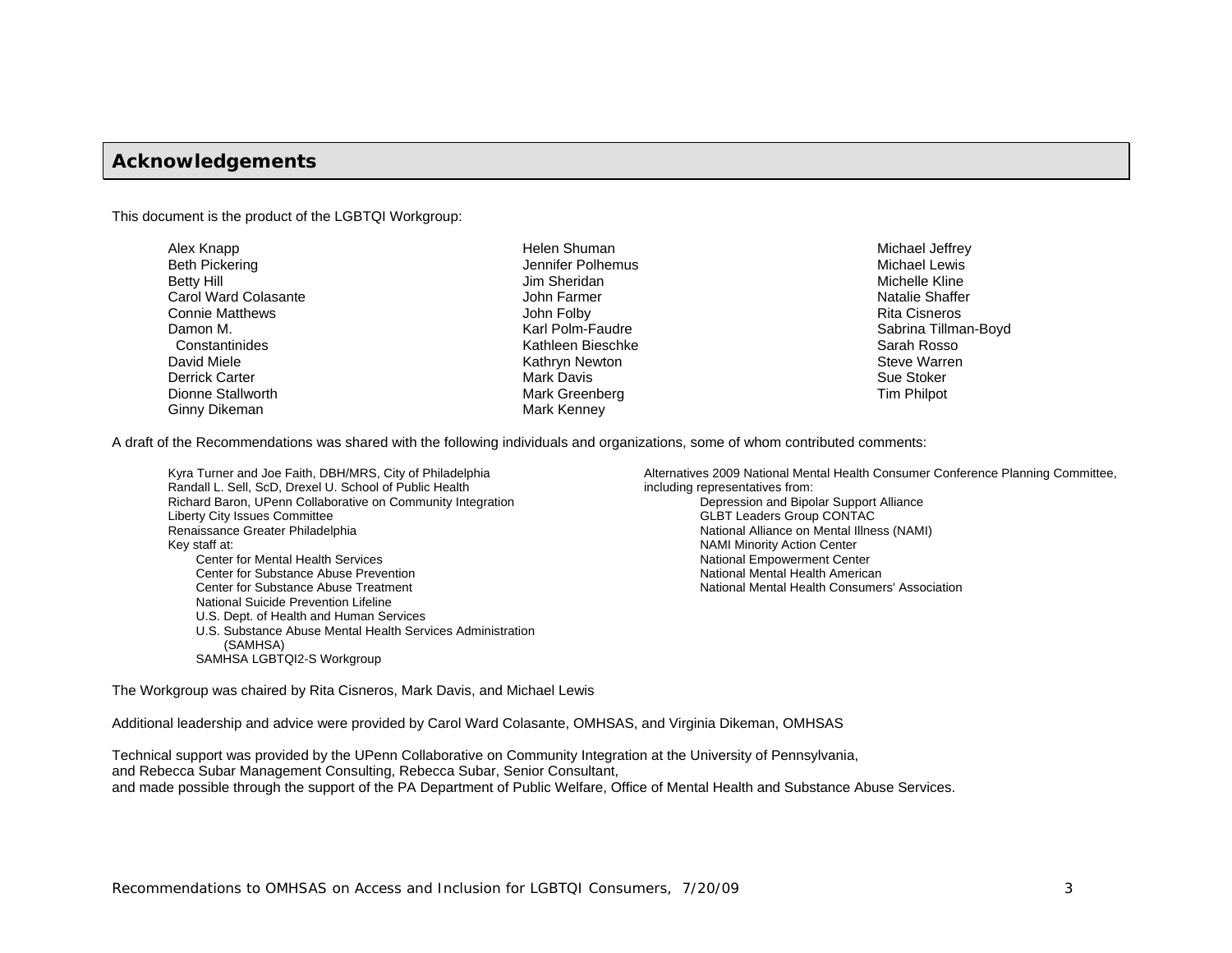### **Executive Summary: Three Goals for our Commonwealth**

The Pennsylvania Department of Public Welfare (DPW) and its Office of Mental Health and Substance Abuse Services (OMHSAS) have recogn[i](#page-25-0)zed the behavioral health disparities between the lesbian, gay, bisexual, transgender, questioning, and intersex (LGBTQI<sup>I</sup>) population and the larger population they serve.<sup>[ii](#page-25-1)</sup> As such, the Deputy Secretary of OMHSAS invited representatives of the LGBTQI consumer communities and their advocates to form a workgroup that would make recommendations to DPW/OMHSAS on how to ensure that OMHSAS, county mental health programs, behavioral health managed care organizations (BHMCOs), and mental health provider agencies can improve access to, and quality of treatment and care for, LGBTQI consumers.

The Workgroup formed to address issues of access to and inclusion in behavioral health services for LGBTQI consumers was convened in December 2008, and included LGBTQI consumers, family members, advocates, county representatives, BHMCOs, OMHSAS staff and academics. The Workgroup met for six months to develop recommendations that would benefit consumers seeking or being referred to behavioral health services throughout the Commonwealth by insuring quality care unimpeded by differences of sexual orientation, gender identity and gender expression. The Workgroup's process and product were inspired by a similar local project already underway in Philadelphia. Energized by the leadership and vision of Joan Erney, Deputy Secretary for the Office of Mental Health and Substance Abuse Services, the Workgroup produced the recommendations outlined in this document.

To address these disparities in behavioral health care, and to reduce disparities in behavioral health outcomes, the Workgroup calls on the Office of Mental Health and Substance Abuse Services (OMHSAS) to commit to achieving **three goals**:

### **Goals of the LGBTQI initiative**

- A. To protect LGBTQI consumers from discrimination and mistreatment
- B. To ensure that OMHSAS and contracted providers provide culturally affirmative environments of care for LGBTQI consumers
- C. To ensure clinically competent behavioral health care for LGBTQI consumers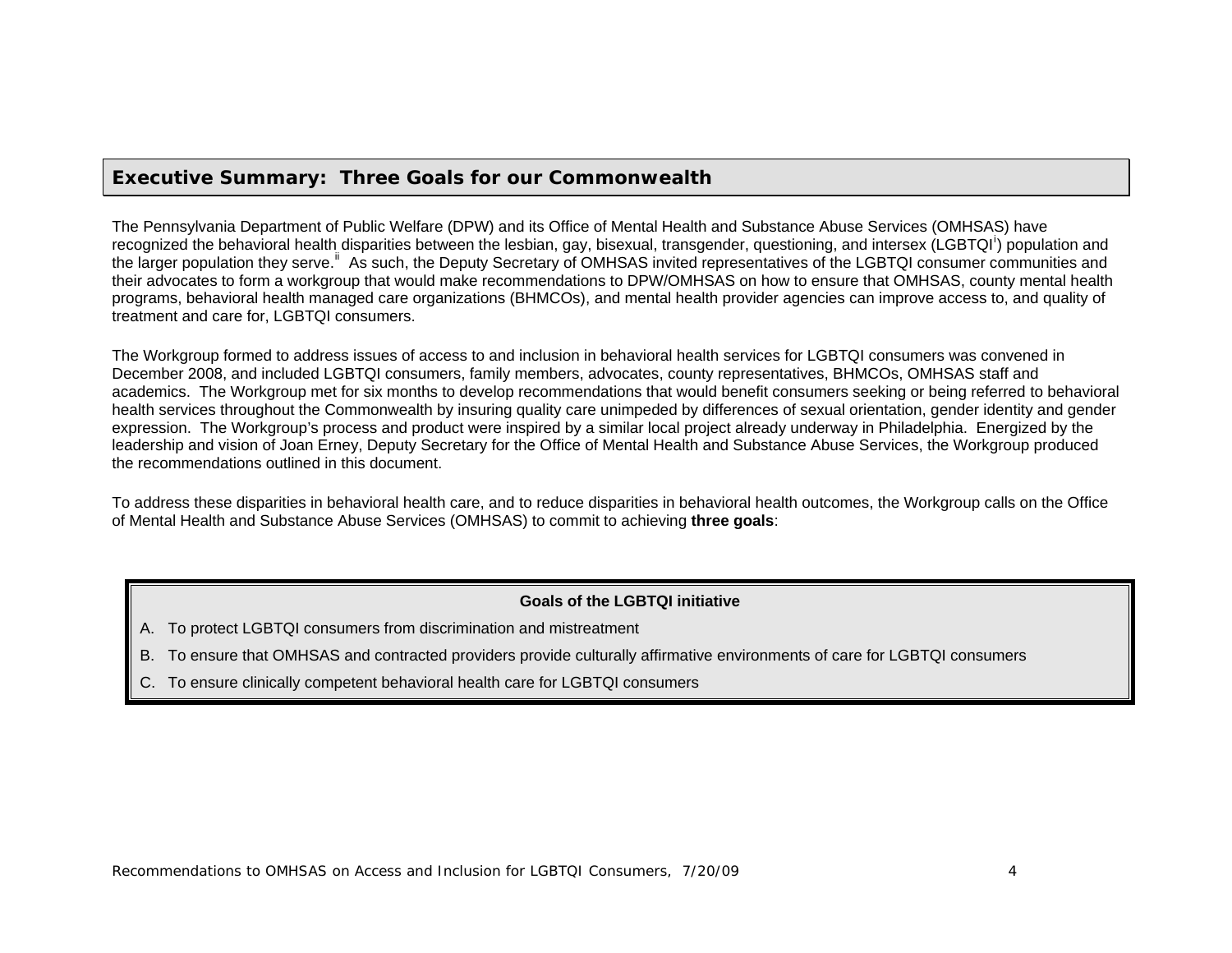The Workgroup recommends that the DPW and OMHSAS commit the staff and financial resources necessary to achieve these goals through the timely implementation of all of the recommendations in this document, beginning with the following **five priority actions**:

| <b>Priority Actions</b> |  |                                                                                                                                                                                                                  |  |  |  |  |
|-------------------------|--|------------------------------------------------------------------------------------------------------------------------------------------------------------------------------------------------------------------|--|--|--|--|
| To address Goal A:      |  | 1. By 2010, adopt:                                                                                                                                                                                               |  |  |  |  |
|                         |  | a Non-Discrimination Policy that includes sexual orientation, gender identity and gender expression,<br>$\bullet$ .<br>covering staff and all people receiving services; and                                     |  |  |  |  |
|                         |  | a policy clarifying that OMHSAS does not endorse or pay for so-called conversion therapy.<br>$\bullet$                                                                                                           |  |  |  |  |
| To address Goal B:      |  | 2. By 2010, <b>develop training</b> to encourage culturally affirmative environments of care for LGBTQI consumers<br>and family members, and fully roll out by 2012.                                             |  |  |  |  |
| To address Goal C:      |  | 3. By 2010, adopt an Appropriate Services Policy which defines competency criteria for providers of services<br>to LGBTQI consumers and which incorporates Peer Support Specialists in their care.               |  |  |  |  |
| To support actions 1-3: |  | 4. In 2009, designate an OMHSAS staff person as a point-of-contact to facilitate the implementation of<br>these recommendations.                                                                                 |  |  |  |  |
|                         |  | 5. By 2011, put data collection in place at every stage of consumer care, at the state, county/Managed Care<br>Organization (MCO) and provider levels, to measure current population served, needs and outcomes. |  |  |  |  |

The DPW and OMHSAS have committed to pursuing their mission by providing "quality services and supports" that, among other principles, "recognize, respect and accommodate differences as they relate to culture/ethnicity/race, religion, gender identity and sexual orientation."" In line with this mission, the Workgroup is eager to support OMHSAS in the implementation of these recommendations.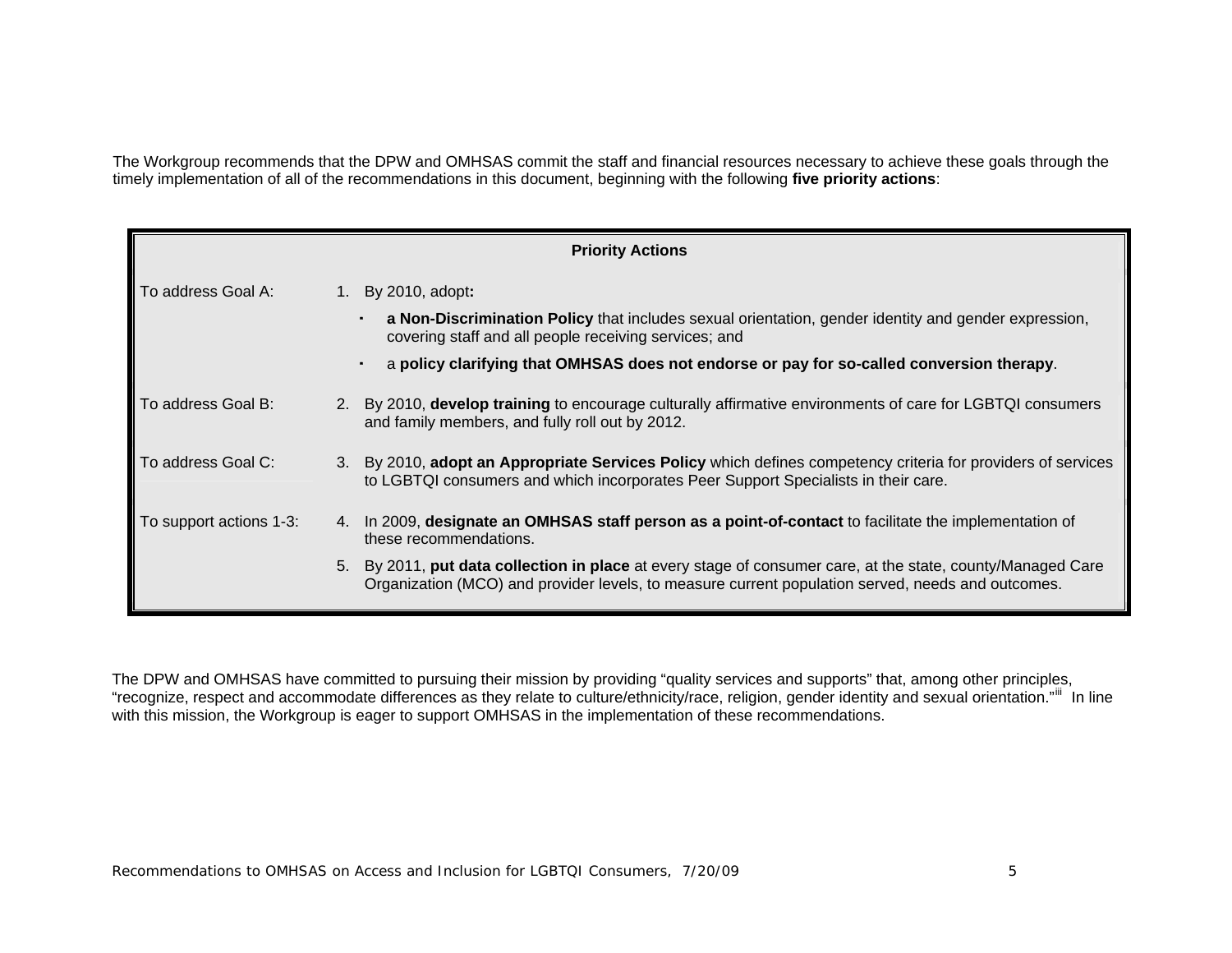# **A Few Words on Language**

In this document, the acronym "LGBTQI" is used to identify all of the populations targeted by these recommendations – consumers across the spectra of gender identity, gender expression, and sexual orientation. "LGBTQI" is currently a widely-accepted identifier which explicitly and affirmatively includes people who identify as lesbian, gay, bisexual, transgender, questioning and intersex, and is intended to communicate inclusiveness as well as within-group differences.

Please see Appendix B for a glossary.

# **Context for these Recommendations**

The Workgroup presents these recommendations against the backdrop of heightened public attention to LGBTQI rights and hate crimes in many state capitals and in the federal government.

Even as the incidence of other hate crimes decreased in 2007, those based on bias against people's sexual orientation increased by 6%, with 1,265 incidents reported.<sup>[iv](#page-25-1)</sup> Pennsylvania's own hate crimes law has protected against crimes based on sexual orientation or gender identity since 2002, yet in 2007, 46 such incidents were reported. Attempted-suicide rates of up to forty percent ha[v](#page-25-1)e been reported for lesbian, gay and bisexual young people, compared to about ten percent for heterosexual youth, and an average of one or more transgender people are murdered in the U.S. each month.<sup>[vii](#page-25-1)</sup> These and other manifestations of intolerance and indifference persist and affect millions of American lives.

Prejudice and discrimination against LGBTQI people are well-documented and widely known. The physical and behavioral health of LGBTQI consumers can be affected by prejudice, discrimination, phobia and other negative behaviors and attitudes exhibited by the public at large. A consumer's physical and behavioral health challenges can be compounded when these negative behaviors and attitudes are perpetuated by those responsible for representing and implementing public health programs and behavioral health treatment. In addition, members of these populations, whether in urban, suburban, or rural areas of Pennsylvania, frequently cannot find providers of care for their mental health or substance-related issues who are skilled at incorporating the clinical concerns particular to LGBTQI people.

Prejudice and policy have limited both the will and the funding for research on health disparities, and many LGBTQI consumers do not disclose these identities to their providers out of fear, further complicating data collection efforts. But existing research has shown, for example, that men who have sex primarily with other men have greater incidences of major depression, anxiety attacks and bipolar disorder than non-gay men; women who have sex primarily with other women have higher rates of drug and alcohol abuse; and transgender people have access to fewer psychological health services than do members of the general population.<sup>v</sup>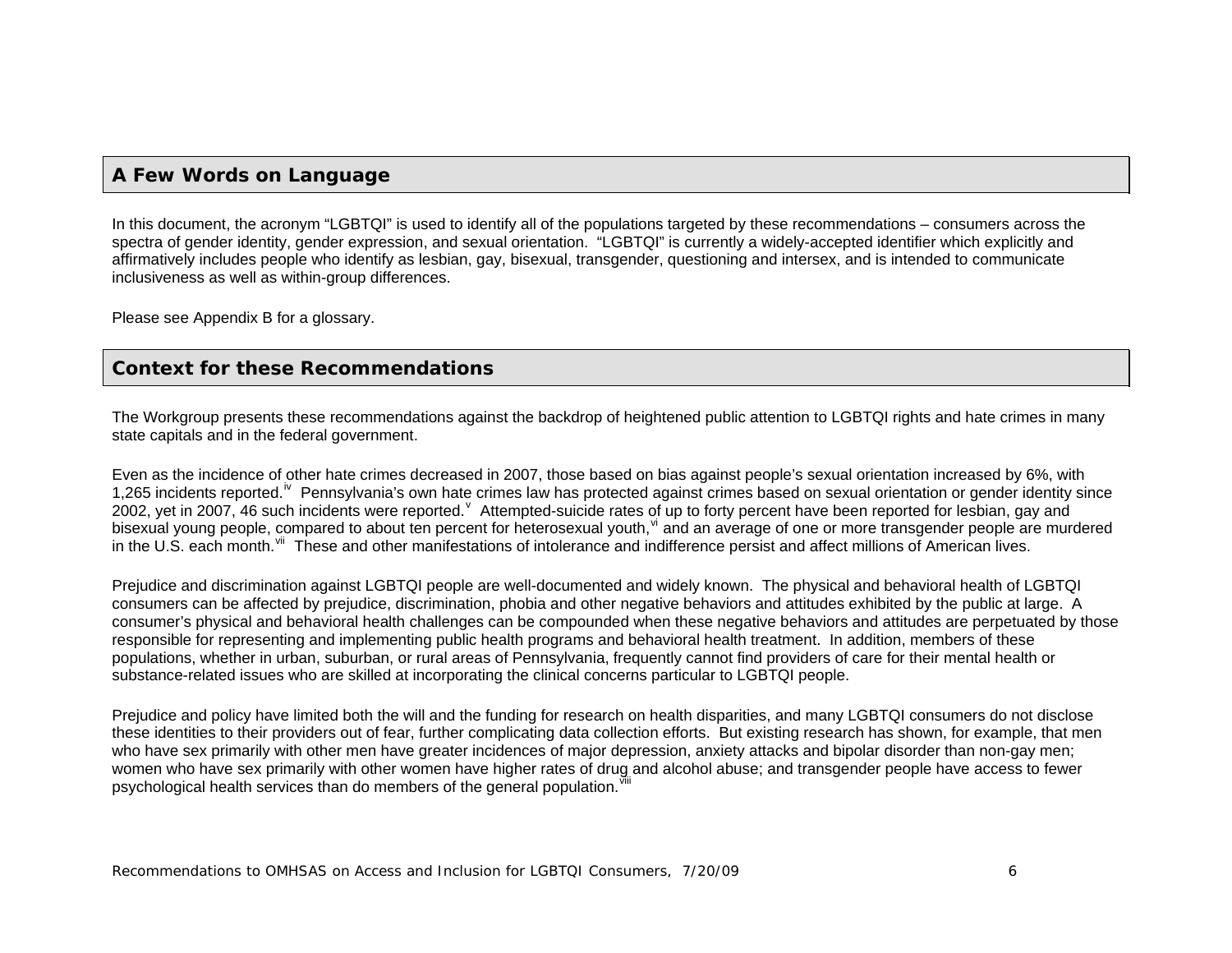Researchers have described the negative effects of homophobia, transphobia, discrimination and violence on LGBTQI people as "minority stress." The chronic stress of being stigmatized, we have learned, results in negative mental health outcomes.<sup>[ix](#page-25-1)</sup>

Within the LGBTQI population, several sub-groups are at higher risk for behavioral health concerns. LGBTQI individuals of any age who are in the process of "coming out"<sup>[x](#page-25-1)</sup> to themselves, their families and their communities are at especially high risk for suicide, drug and alcohol abuse, depression and physical abuse.<sup>[xi](#page-25-1)</sup> Gay youth are at much greater risk for suicide attempts, physical victimization and substance abuse.<sup>[xii](#page-25-1)</sup> Individuals located in rural communities may also be at higher risk due to increased isolation and the absence of affirmative behavioral health resources; however, little is known about this population in PA due to lack of data. LGBTQI parents and other family members, elders,  $x^2$ immigrants, and people with HIV/AIDS and other physical disabilities<sup>[xiv](#page-25-1)</sup> face uniquely complex sets of challenges.

While lesbian, gay and bisexual people are identified as such by their sexual, affectional or social preferences, transgender people identify as transgender based on their own sense of their own gender. Yet transgender and intersex people are targeted for particularly brutal harassment and assault by others who are affronted or terrified by gender differences. Transgender people may be particularly affected by "societal and internalized transphobia, violence, discrimination, family problems, isolation, lack of educational and job opportunities, lack of access to health care, and consumers' low self-esteem. Many transgender people have had negative experiences with providers of health care, and they may be distrustful of providers."<sup>[xv](#page-25-1)</sup>

LGBTQI people of color and LGBTQI women face the compounded life challenges of discrimination and disempowerment based on perceived race and gender, mixed in with their own LGBTQI identity and presentation. These challenges are further complicated among low-income people, who comprise much of the consumer population in the OMHSAS system.

In many cases, even the self-identification of an LGBTQI person as lesbian, gay, bisexual, or transgender is challenged or denied by the very mental health care provider entrusted to support the person, in the name of "repairing" or "converting" the person to a "normal" condition.

These gaps and challenges have historically been invisible. LGBTQI people have sometimes been excluded from the Surgeon General's report on mental health, from the National Strategy for Suicide Prevention, from the report to the U.S. Congress on the "Prevention and Treatment of Co-Occurring Substance Abuse Disorders and Mental Disorders," as well as from state and local mental health and substance abuse plans. XVI

While social prejudice and discrimination create stress that increases risk for some LGBTQI individuals and groups, this population has also demonstrated significant resiliency and resourcefulness. The LGBTQI community has struggled, and in many cases succeeded, in responding to these needs over time by providing community members with affirmative resources and with "counseling from someone who was not trying to change them or who did not label them as crazy because they were gay."<sup>XVII</sup> The general community of behavioral healthcare providers, too, has in many instances developed sensitive mental health and substance-related care tailored to the needs of LGBTQI people.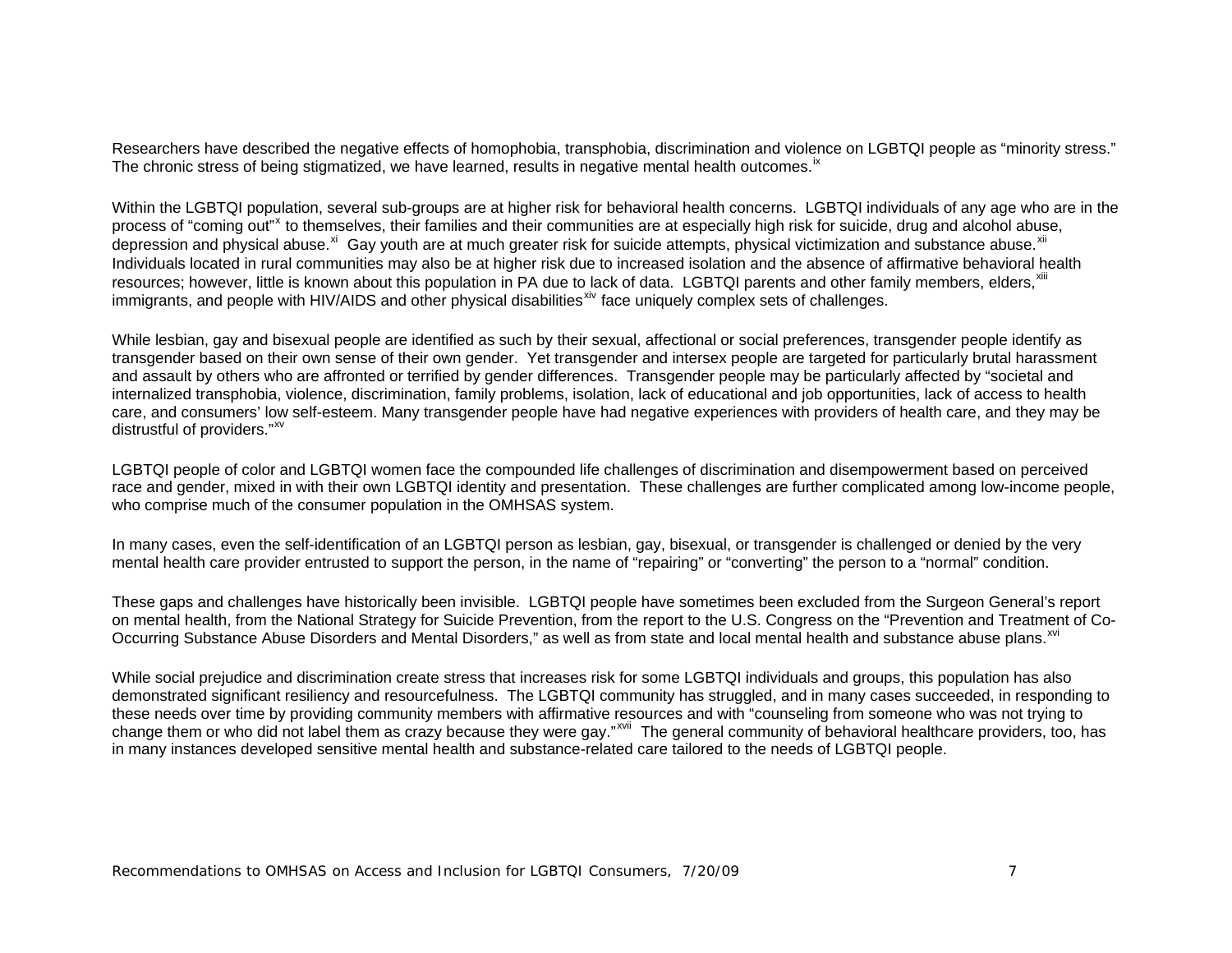Laws in several Pennsylvania municipalities protect certain rights of lesbian, gay, bisexual and transgender people. There is currently no Commonwealth law protecting individuals from discrimination based on their sexual orientation, gender identity, or gender expression. The recommendations in this document set out to cast a wider net across the Commonwealth to ensure support for all LGBTQI people with respect to their mental health and/or substance-related needs, should they seek access to treatment and care through OMHSAS, county mental health programs, BHMCOs, or mental health provider agencies.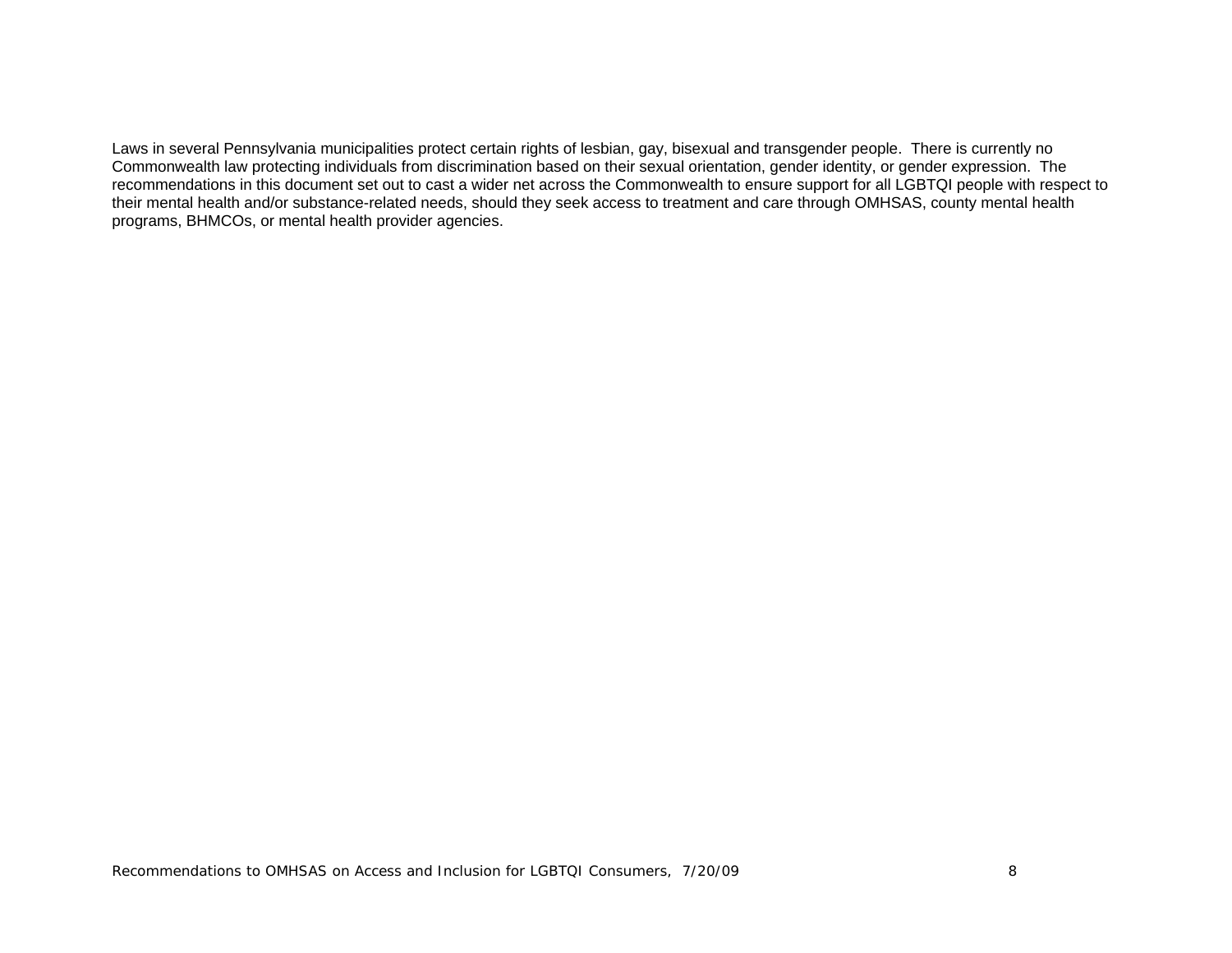# **Detailed Recommendations**

The Workgroup presents these recommendations for OMHSAS' consideration and potential implementation to ensure that consumers from LGBTQI communities receive fair, equal, welcoming and competent treatment by skilled practitioners as they seek access to or are referred to the Department's behavioral health services. The highest-priority recommendations, as listed in the Executive Summary, are highlighted.

### **Goal A: Protection from Discrimination and Harassment**

Ensure that consumers requesting access to treatment and care through OMHSAS, county mental health programs, BHMCOs, or mental health provider agencies are guaranteed protection from discrimination and harassment based on actual or perceived sexual orientation, gender identity or gender expression.

### **Recommended Actions:**

- 1. Adopt a **Non-Discrimination Policy** that includes sexual orientation, gender identity, and gender expression, covering staff and all people receiving services.
	- Require that the non-discrimination **policy be made available** to all people providing and receiving services, and to all employees.
- 2. Adopt a policy clarifying that OMHSAS does not endorse or pay for so-called conversion therapy.<sup>[xviii](#page-25-1) [xix](#page-25-1)</sup> [xx](#page-25-1)
	- $\bullet$  . Clarify to all providers **the dangers of conversion or "reparative" therapy** for LGBTQI people stating that OMHSAS does not provide it, but supports only those therapies that affirm the identities of LGBTQI people and respect their right to self-determination.<sup>[xxi](#page-25-1)</sup>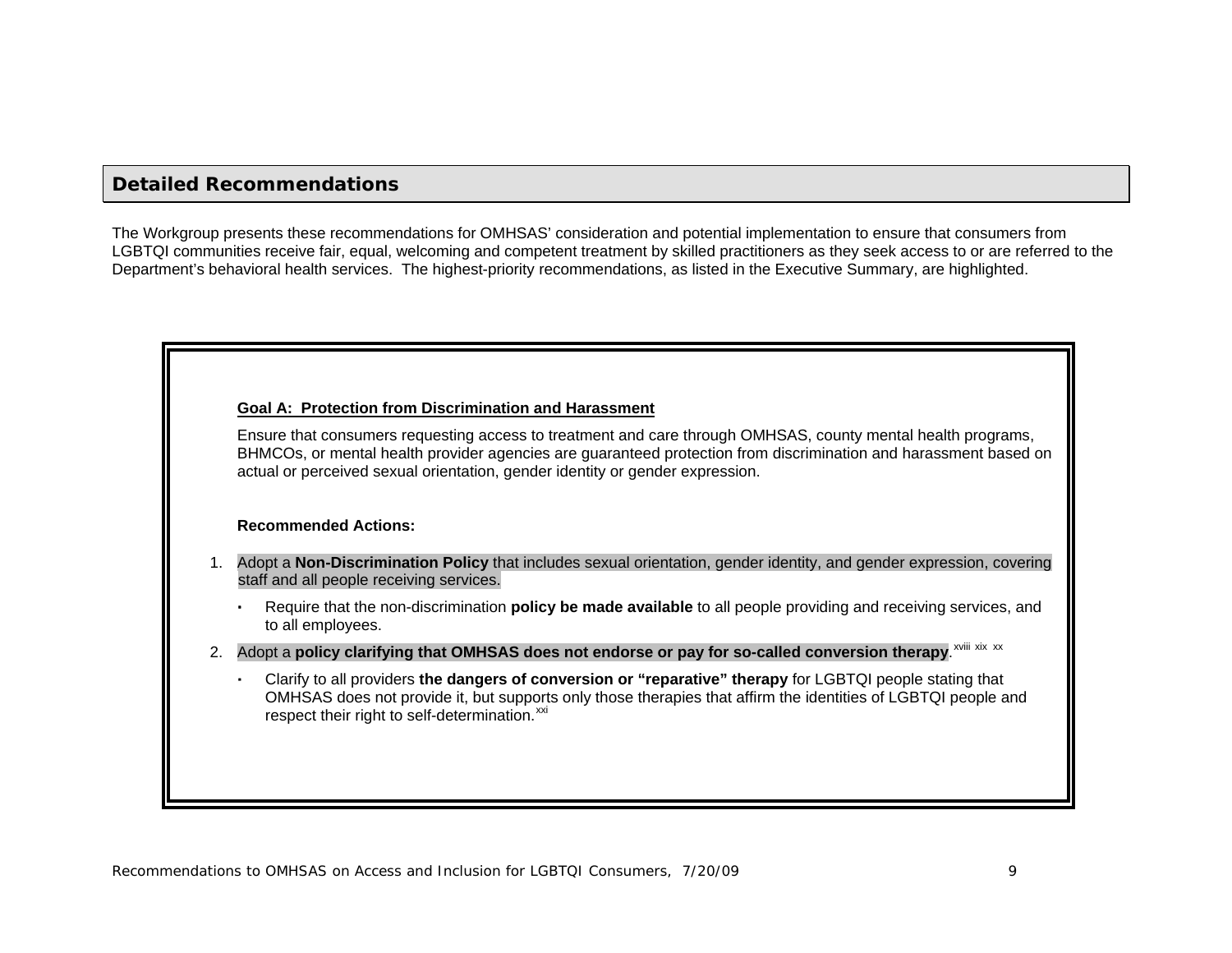- 3. **Amend language** in current and future OMHSAS policy, regulations, training materials and contracts to ensure protection from discrimination based on sexual orientation, gender identity and gender expression.
	- $\bullet$  In existing OMHSAS training documents, include language and components about **non-discrimination and affirmative** of LGBTQI people and their families.
	- $\blacksquare$  Add requirements regarding the inclusion of sexual orientation, gender identity and gender expression in the nondiscrimination language of **every new or renewing BHMCO contract.**
- 4. Establish mechanisms for consumers, families, providers and staff to **report violations** of the non-discrimination and anti-conversion therapy policies. Provide for systematic follow-up of any alleged violations and a continuous feedback loop by which data regarding violations are reported.
	- $\blacksquare$  **Inform consumers** of their right to report discrimination. Ensure that all consumer handbooks published or supplied by MCOs include this information.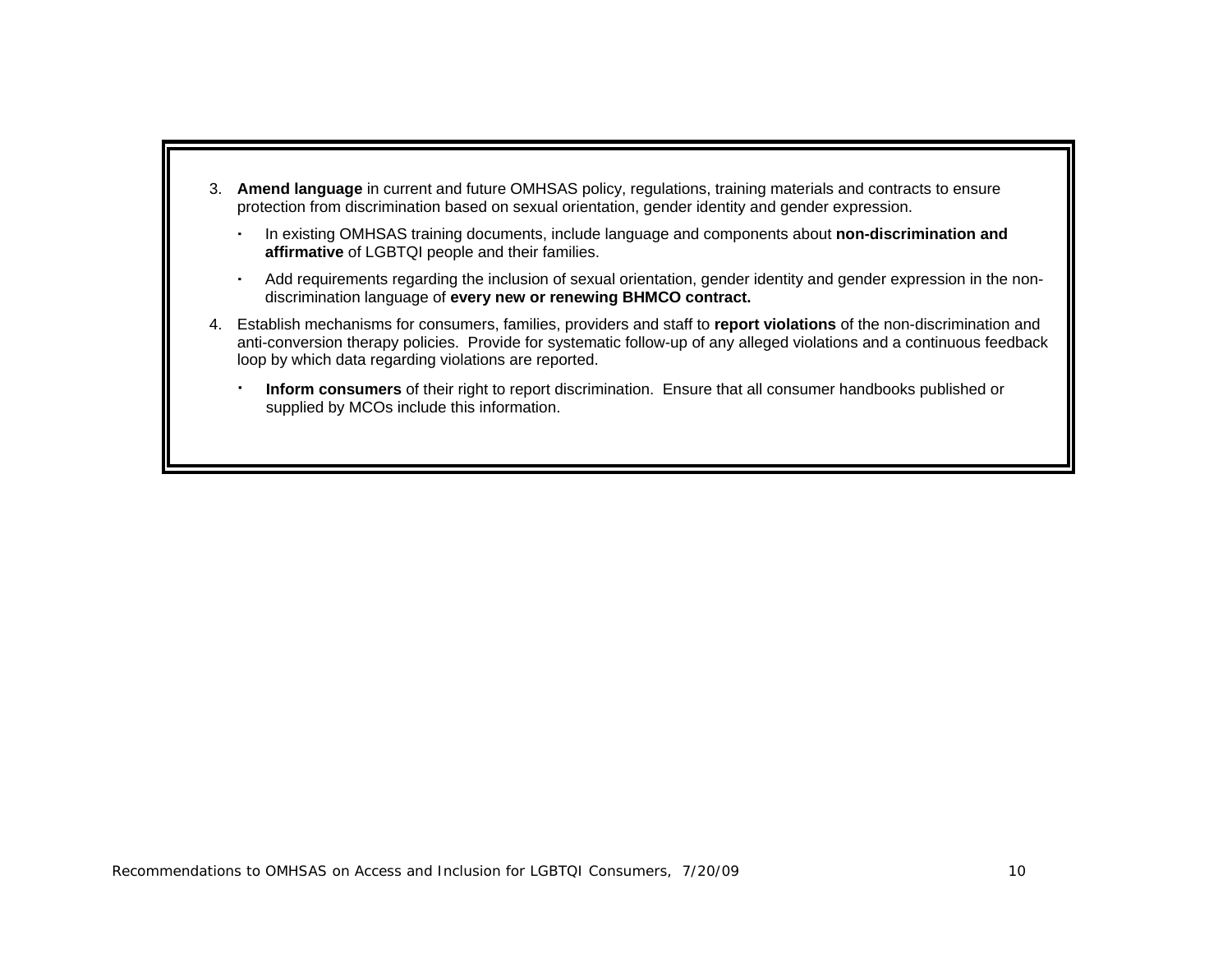### **Goal B: A Culturally Affirmative Environment**

Ensure that OMHSAS, its field and executive administration, counties and BHMCOs, as well as contracted providers, have the appropriate cultural awareness, knowledge and skill to create a welcoming environment for behavioral health consumers of every sexual orientation, gender identity and gender expression.

### **Recommended Actions:**

- 1. Develop **training** to encourage culturally affirmative environments of care for LGBTQI consumers and family members.
	- **Design and implement** a set of appropriate trainings in cultural competency in working with LGBTQI populations for OMHSAS field and executive office administration and new hires, OMHSAS advisory groups, counties, BHMCOs and contracted providers. Include training on discriminatory language, attitudes and behaviors towards LGBTQI individuals and related behavioral health consequences, along with additional topics listed in Appendix C.
	- **Coordinate with the Drexel University Partners Reaching to Improve Multi-cultural Effectiveness** (PRIME) program to discover ways to increase the impact of both.
	- Identify and provide more intensive training for **a point person in each OMHSAS field office** and bureau.
	- **Include as trainers LGBTQI people** and family members.
	- **Facilitate the inclusion of workshops** on LGBTQI cultural competency by volunteer LGBTQI Workgroup members at conferences, including the Pennsylvania Mental Health Consumers Association (PMHCA), the Pennsylvania Association of Psychosocial Rehabilitation Services (PAPSRS), the Pennsylvania Association of Rehabilitation Facilities (PARF), the Pennsylvania Community Providers Association (PCPA), the Mental Health and Mental Retardation Administrators Association and the Pennsylvania Psychological Association.
	- **Make educational materials available** to schools, universities and other public institutions.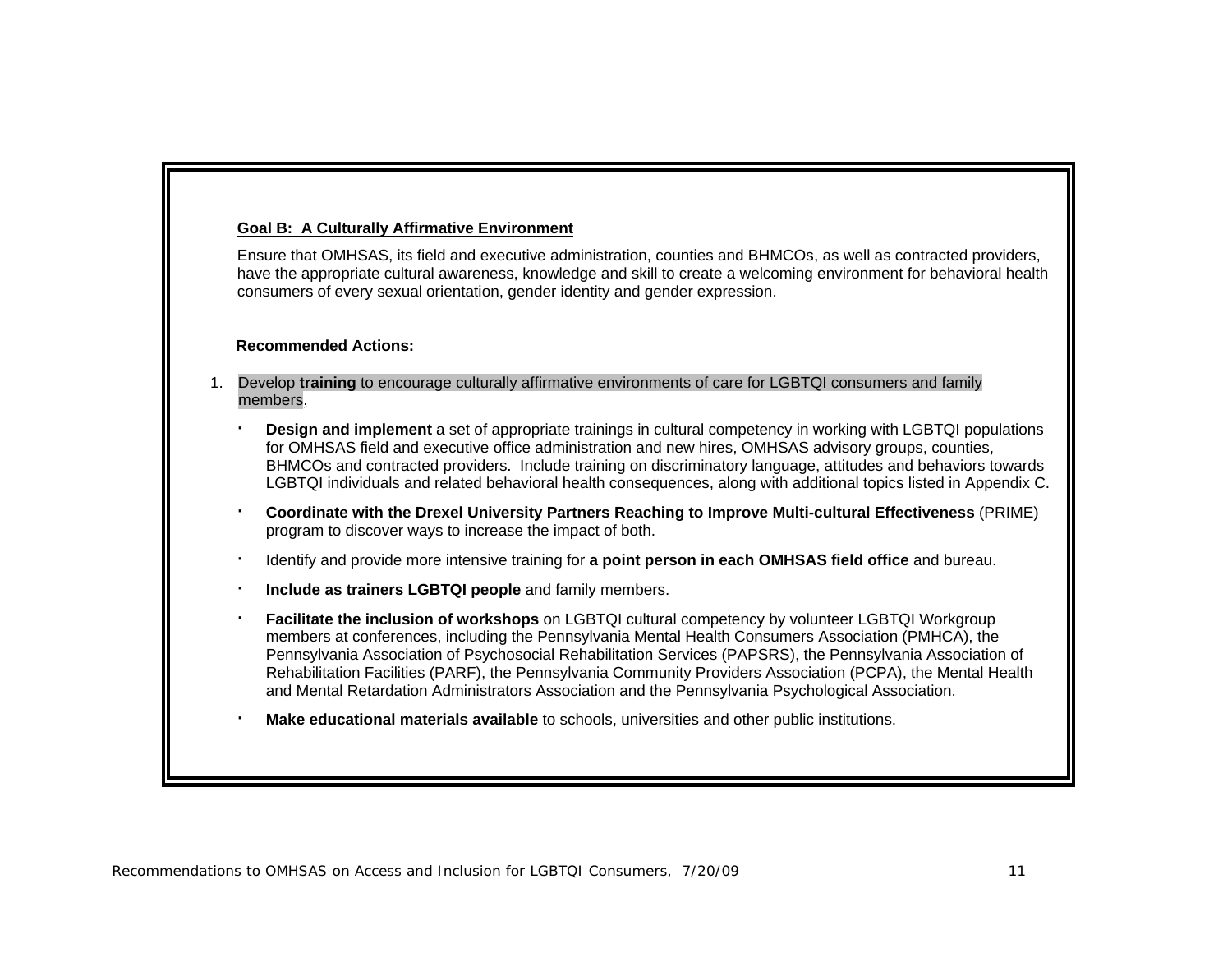- 2. **Provide models** and support for contracted providers to develop policies of inclusion and non-discrimination.
- 3. Build OMHSAS' existing cultural competency initiatives by developing and implementing a **certification process in cultural competency** which defines practices that will support attitude and culture change such that people of every sexual orientation, gender identity, gender expression, and HIV/AIDS status, as well as people of every racial and ethnic identity, gender, age, religion and national origin are treated in a welcoming and affirming manner when requesting services or being employed by these entities. With regard to sexual orientation, gender identity and gender expression, tie certification to required trainings as well as practice standards based on the models of the Philadelphia Report,<sup>[xxii](#page-25-1)</sup> the National Association of Social Workers, the American Counseling Association and the American Psychological Association.
	- Encourage MCOs to offer **enhanced rates** to compensate providers who demonstrate cultural competency.
- 4. Ensure that **all OMHSAS practices** consider LGBTQI needs
	- **Wherever "cultures" are mentioned** in documentation, include LGBTQI as a population. Take action to prevent and reduce homophobia, heterosexism and transphobia by including language on sexual orientation and gender identity on intake forms and other appropriate documents.
	- ۳ **Disseminate brochures**, including NAMI's brochure, and other marketing related to LGBTQI issues through the MH/MR and Addiction Services systems.
	- Include LGBTQI members and content on **consumer satisfaction surveys** and on consumer satisfaction teams.
	- Include **LGBTQI representation** on OMHSAS advisory boards, committees and workgroups.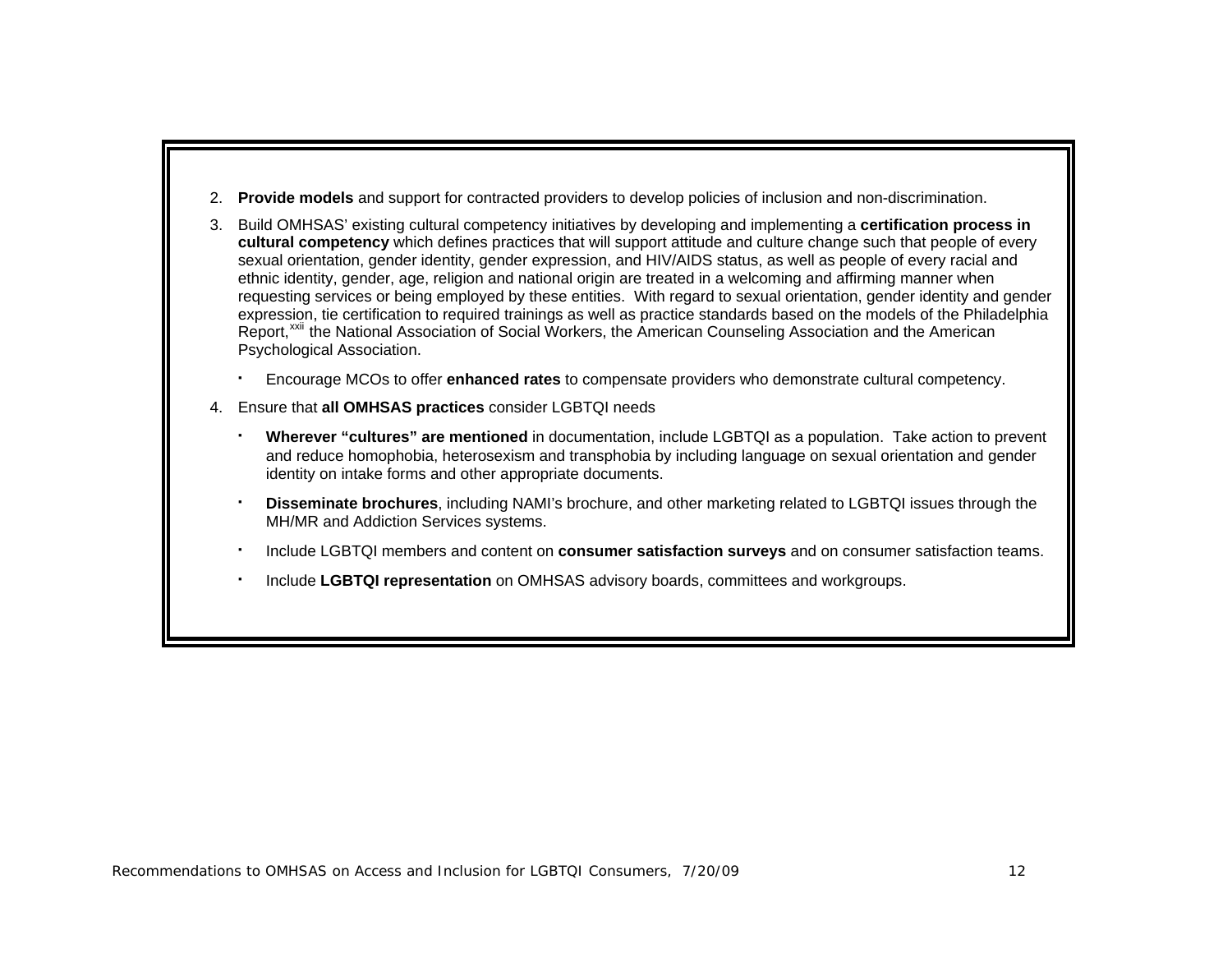### **Goal C: Ensure Competent Care**

Ensure that clinically competent providers, care and resources are available and accessible to serve the particular behavioral health needs of Pennsylvanians of every sexual orientation, gender identity and gender expression, in every geographic location.

### **Recommended Actions:**

- 1. Adopt an **Appropriate Services Policy** which defines competency criteria for providers of services to LGBTQI consumers and actively incorporates peer support in their care.
- 2. Put in place clinical resources to **ensure quality services** for everyone regardless of sexual orientation, gender identity and gender expression.
	- г Conduct a **needs assessment** by county to determine the existing capacity, gaps and needs in provider networks. Develop an action plan to build a network of clinically competent providers in every region. Base the assessment and action plan on the standards outlined in the GLBT Health Access Project's Massachusetts Report.<sup>[xxiii](#page-25-1)</sup>
	- г Conduct **listening forums** to gain a more comprehensive understanding of the needs of LGBTQI consumers and their families in the diverse regions of Pennsylvania.
	- Require all state-funded BHMCOs to offer consumers **access to providers trained in serving this population**.
	- Ensure that all contracted providers have the knowledge and **resources needed to make appropriate referrals** of LGBTQI consumers and family members to appropriate and clinically competent agencies, therapists, self-help groups and other community resources. Include on the DPW website a **list of additional LGBTQI-related resources** (schools, community groups, youth-serving agencies, etc.).
	- г Assure access to appropriate clinical resources in a timely manner regardless of geography, language or hearing impairment, employing the use of appropriate technology to **reach underserved populations**.
	- Develop written resources and training for MCOs and providers to support the integration of **peer support** and other natural support systems to complete the circle of quality behavioral health care. (See next item.)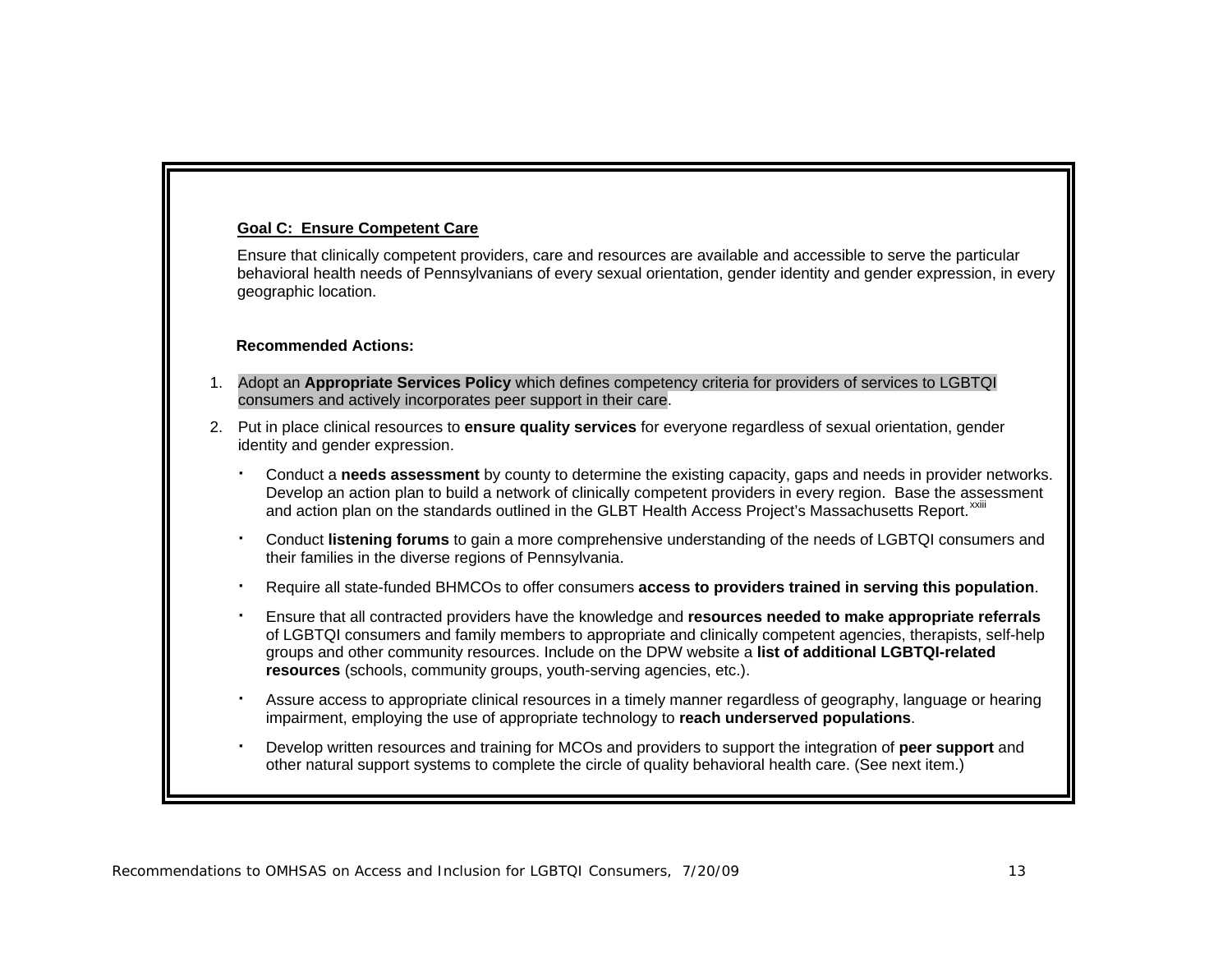- 3. Develop a **training program for contracted providers** in the clinical competencies needed to serve this population. Base the program on "practice-based evidence" (i.e. the field-proven successes of area agencies already engaged in this work) and evidence-based practices when available.
- 4. Develop and implement a **certification process in clinical competency** in working with LGBTQI consumers.
	- $\mathbf{r} = \mathbf{r}$  Develop an **instrument to measure qualifications** for clinical competency, based on the Philadelphia Recommendations.
- 5. Develop clinical resources specifically targeted to **LGBTQI youth** and the children of LGBTQI families, including youth peer support systems.
- 6. Develop clinical resources for **prevention** of behavioral health problems specific to the LGBTQI consumer population.
	- Develop resources, specifically for LGBTQI consumers that promote healthy life choices and help develop resiliency.
	- $\bullet$ Develop resources to aid providers in promoting affirmative, inclusive, non-heteronormative care.
- 7. Expand the OMHSAS statewide suicide prevention strategy to include a **suicide intervention plan** specific to the needs of LGBTQI youth and adults.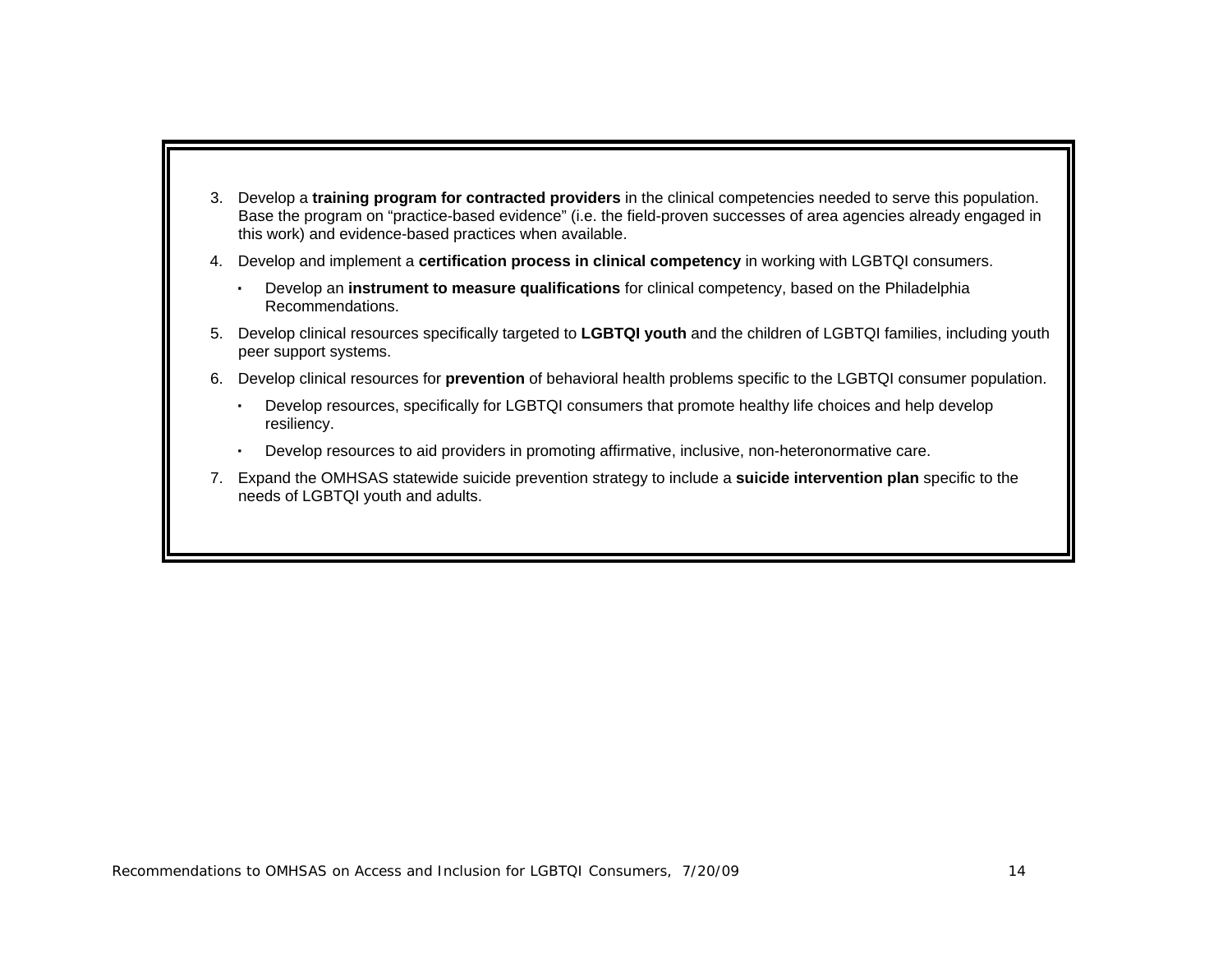|                | 1. Designate an OMHSAS staff person as a <b>point-of-contact</b> to coordinate communication among those who will<br>implement these recommendations.                                                                                                                                                                                                                              |
|----------------|------------------------------------------------------------------------------------------------------------------------------------------------------------------------------------------------------------------------------------------------------------------------------------------------------------------------------------------------------------------------------------|
|                | The point-of-contact works closely with the OMHSAS Field Office, and builds partnerships as appropriate with<br>local governments and community organizations, to enhance implementation across the Commonwealth.                                                                                                                                                                  |
|                | Coordinate all of the training components recommended under Goals A, B and C.                                                                                                                                                                                                                                                                                                      |
|                | 2. Put data collection in place at the state, county/MCO and provider levels, to measure current population served, needs<br>and outcomes.                                                                                                                                                                                                                                         |
|                | Modify intake, data collection and reporting systems to count, and analyze data trends for, this population in<br>order to identify possible health disparities, gaps in service, and successes in service provision, and to support<br>appropriate resource allocation. Give due attention in the design of these systems to the needs of many LGBTQI<br>consumers for anonymity. |
| ٠              | Incorporate into data analysis <b>prevalence data</b> which are not predicated on the assumption that LGBTQI people<br>will indeed self-identify on intake forms or interviews.                                                                                                                                                                                                    |
| $\blacksquare$ | Collaborate with business partners and BHMCOs to develop a consistent set of data elements to capture<br>across entry points.                                                                                                                                                                                                                                                      |
| $\blacksquare$ | Use CCR, POMS and/or PROMISE to collect and track data.                                                                                                                                                                                                                                                                                                                            |
| ٠              | Provide adequate training before the initiation of data collection in order to ensure that intakes are<br>conducted sensitively and consistently.                                                                                                                                                                                                                                  |
| ٠              | Change existing forms (applications for services, any forms asking about marital status, etc.) to include sexual<br>orientation and gender identity. <sup>xxiv</sup> Review forms for additional reflections of heterosexism.                                                                                                                                                      |
| ٠              | Recommend to The Secretary of Public Welfare that the inclusion of culturally sensitive data questions on sexual<br>orientation, gender identity and family status be introduced DPW-wide into the CIS. <sup>xxv</sup>                                                                                                                                                             |
|                | Develop a pilot data collection program.                                                                                                                                                                                                                                                                                                                                           |

Г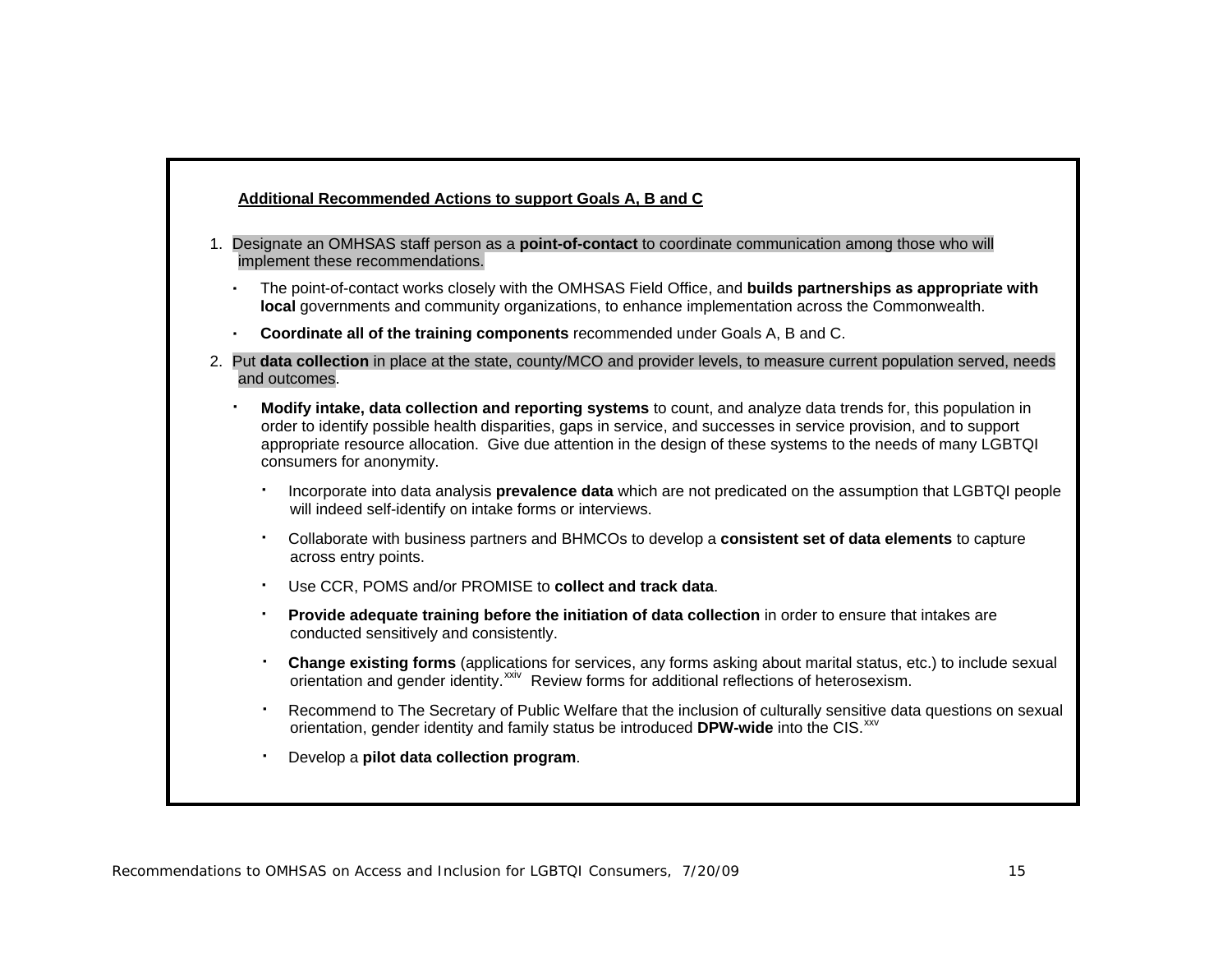- 3. Monitor, measure and **evaluate outcomes** of the implementation of these recommendations.
	- **Collect baseline data** at the outset in order to be able to properly measure outcomes later.
	- $\bullet$ Based on baseline data, **establish measurable outcomes** for all actions recommended in this document.
- 4. Ensure that implementation of these recommendations is based on solid scientific and/or clinical evidence that supports its effectiveness with LGBTQI people.
- 5. Include **LGBTQI consumer and family voices** in any training or implementation of these recommendations so that the integrity and spirit of these recommendations reflect the behavioral health needs of LGBTQI communities across the Commonwealth.
- 6. Advocate where possible among other state service systems for policies and practices that end discrimination, bring about cultural competency, and provide appropriate services for LGBTQI people. In particular, **coordinate with the Drug and Alcohol system** to address the needs of LGBTQI people with mental health and drug and alcohol challenges.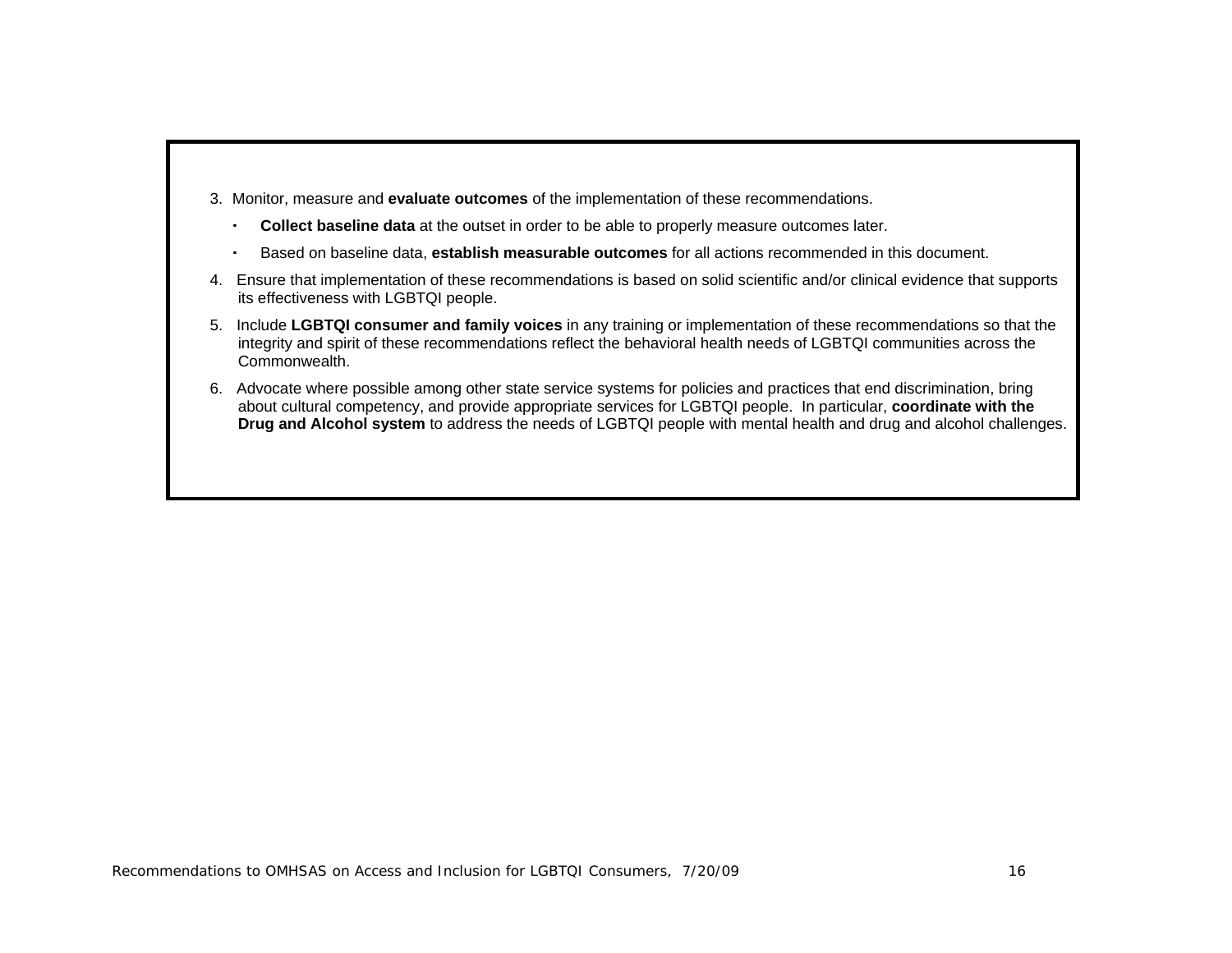# APPENDICES

|                             | Appendix A: A Vision for Inclusion                 | page 18 |
|-----------------------------|----------------------------------------------------|---------|
| <b>Appendix B: Glossary</b> |                                                    | page 19 |
|                             | <b>Appendix C: Training Recommendations</b>        | page 22 |
|                             | <b>Appendix D: Data Collection Recommendations</b> | page 23 |
|                             | <b>Appendix E: Sources and Resources</b>           | page 24 |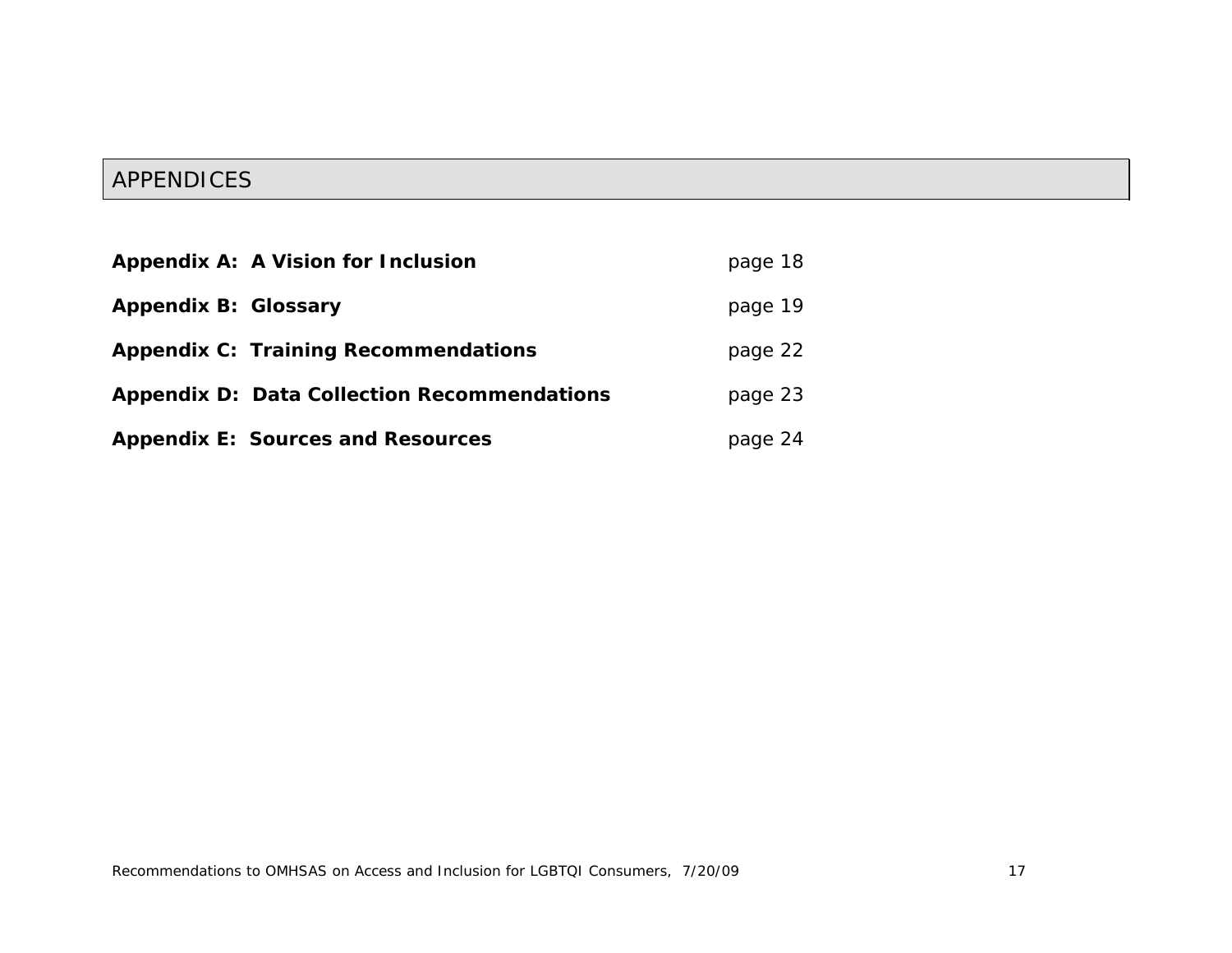### **Appendix A: A Vision for Inclusion**

The Workgroup envisioned a positive, welcoming, inclusive approach for OMHSAS, responsive to the needs of LGBTQI people in need, and based on the following principles:

- This approach is **realistic**, such that while it is comprehensive, it is done with mindfulness about what can realistically be accomplished at each stage, given budgets, logistical constraints, and the pace of cultural and political change.
- Support for people across the range of sexual orientations and gender identities is spun in **a positive light**, moving beyond the language and practice of "tolerance" to welcoming and affirmation. Sexual orientation is not treated as pathology, but as a normal variant of sexual behavior. Similarly, the focus is not limited to pathology and problem-solving, but extends to wellness.
- Care is **recovery- and resiliency** oriented. OMHSAS' approach to serving these populations is **holistic**, taking into consideration people's physical and spiritual needs, community contexts, and all aspects of a person's life.
- LGBTQI **communities at elevated risk**  transitioning and homeless youth, adults and youth in the process of coming out, transgender adults and youth, people of color, older adults facing unique challenges, and people with HIV/AIDS – are priorities in the system.
- The **voices of LGBTQI persons in recovery** and the voices of resilient **LGBTQI youth** are included in all training.
- The needs of LGBTQI **consumers and their families** are taken into account, however consumers define their families.
- The need for **culture change** at OMHSAS and in the field is taken seriously. Culture change goes deep enough, where possible, that it challenges beliefs each administrator or provider has developed beneath the surface, regardless of one's good intentions and wellmeaning affect.
- These practices are incorporated at **all the major points of entry into the system**, including crisis services. In addition, OMHSAS does outreach to **other state service systems** (e.g. child and youth welfare, justice, substance-related issues, etc.) which affect the behavioral health care of individuals in this population, advocating that they adopt parallel sets of policies and practices in support of LGBTQI Pennsylvanians.
- These recommendations give **strength and support to those working** in the administration or provider systems who are already committed allies to LGBTQI people and their behavioral health needs.
- These practices are **sustainable**, such that funding is allocated and available to ensure culturally- and clinically-competent practices across all counties in all the areas described above.
- Outcomes of these practices are **measured and documented** to facilitate effectiveness and obtaining grant funding.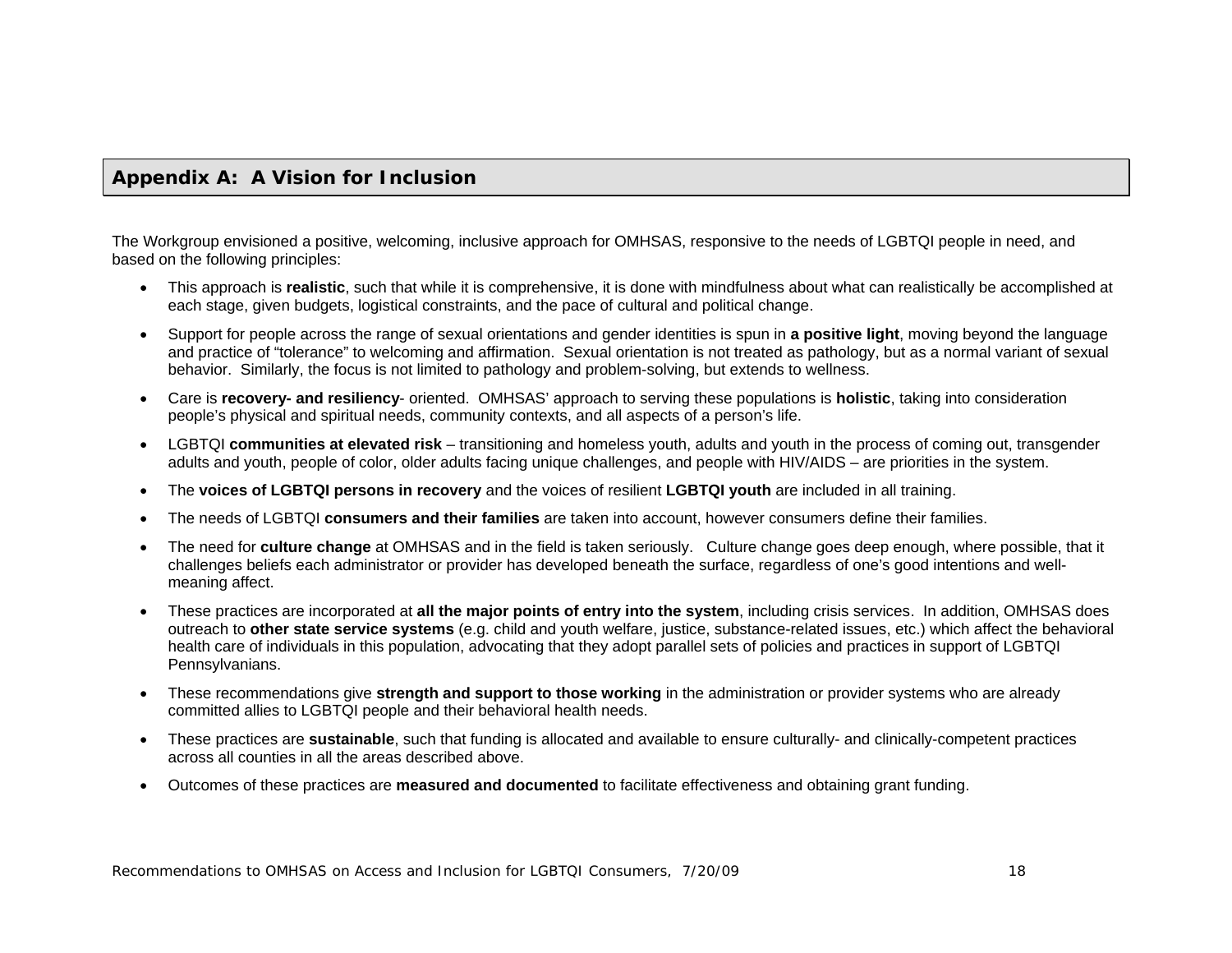### **Appendix B: Glossary**

While there are no absolutely agreed upon definitions to describe members of these communities, terms and expressions used in this document are intended to be understood according to the following definitions:**[xxvi](#page-25-1)**

**Ally:** A non-LGBTQI person who supports and stands up for the rights of LGBTQI people, though LGBTQI people can be allies, such as <sup>a</sup>*lesbian* who is an ally to a *transgender* person.

**Bisexual:** A person who identifies as being attracted relationally and sexually to men as well as women.

**Coming Out:** The process of acknowledging one's *sexual orientation* and/or *gender identity* to oneself or to other people. For most LGBTQI people this is a life-long process.

**Conversion therapy** or **reparative therapy:** Clinical treatment with the purpose of changing a person's *sexual orientation*. This type of treatment assumes that any sexual or affectional preferences other than *heterosexual* ones are pathological.

Gay: A man who identifies primarily as being attracted relationally and sexually to other men. Although it can be used for any sex (e.g. gay man, gay woman, gay person), "*lesbian*" or other terms are used more frequently for women who are attracted to women.

**Gender Expression:** The manner in which a person outwardly expresses their *gender identity*.

**Gender Identity:** A person's inner sense of self as male, female, somewhere in between, or something else altogether. Most people develop a gender identity that corresponds to their biological sex, but some do not.

**Genderqueer:** A person who identifies as living outside the traditional gender construct of male body and gender, and female body and gender.

**Heteronormative, Heteronormativity:** The general practice in our culture of assuming that heterosexuality and traditional gender identities are the norm.

**Heterosexism:** The attitude that *heterosexuality* is the only valid or acceptable *sexual orientation*. Heterosexism "resembles racism or sexism and denies, ignores, denigrates, or stigmatizes non-heterosexual forms of emotional and affectional expression, sexual behavior, or community."<sup>[xxvii](#page-25-1)</sup> Heterosexism "can affect LGBT people by causing internalized homophobia, shame, and a negative self-concept (Neisen, 1990, 1993)."[xxviii](#page-25-1)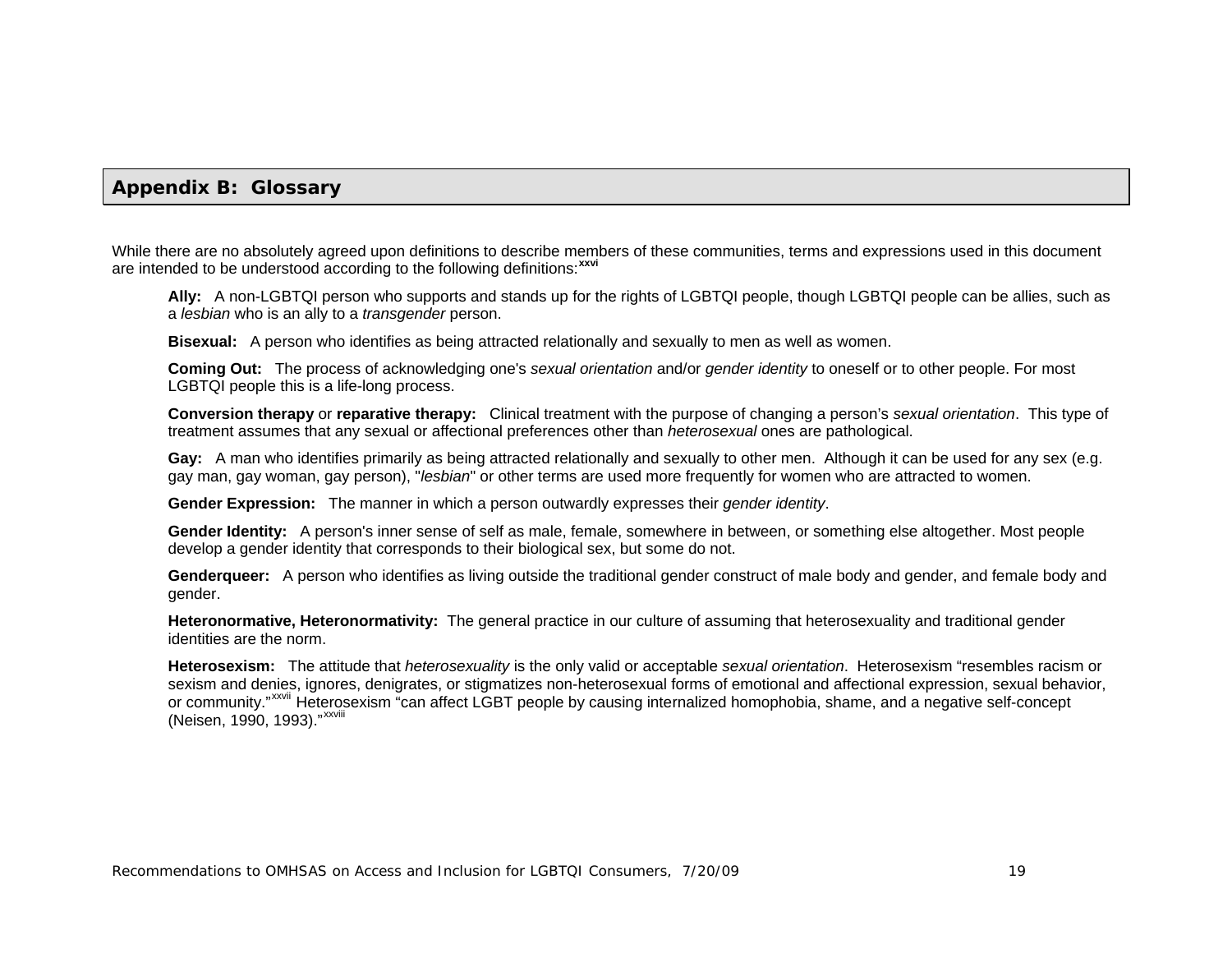**Heterosexual** or **Straight:** A person who identifies primarily as being attracted relationally and sexually to people whose gender identity is different from theirs – specifically, a woman who identifies as being attracted to men, or a man who identifies as being attracted to women.

**Homophobia:** The fear of *lesbian*, *gay*, *bisexual* and *queer* people or what they do. Homophobia in the hands of the dominant or more powerful in society results in *heterosexism***.**

**Homosexual:** A clinical term for people who are sexually attracted to members of the same sex. Some *gay* men and *lesbians* find this term offensive, as it has been used in the past to pathologize people.

**Intersex:** A term used for "a variety of conditions in which a person is born with a reproductive or sexual anatomy that doesn't seem to fit the typical definitions of female or male."<sup>[xxix](#page-25-1)</sup> Intersex people may have various combinations of genitalia, reproductive organs, secondary sex characteristics and combinations of sex chromosomes. These conditions occur in approximately 1 out of 2000 births. At birth or more preferably later in physical and mental development, intersex people may undergo surgery to make their genitalia conform to the conventions of the gender binary (i.e. either male or female). Many intersex people struggle with issues of shame and secrecy. Some struggle with the implications of surgery or gender assignment earlier in life, which may not match their gender identity and/or may have caused them permanent physical damage.

**Lesbian:** A woman who identifies primarily as being attracted relationally and sexually to other women.

**LGBTQI Communities:** Because of the ways the larger society has regarded people of these descriptions, the organizations, religious institutions, advocacy groups and other more or less formal community associations which they form have become key components of their recovery supports. As such, in considering the behavioral health issues affecting LGBTQI people, it is necessary to be mindful of these community organizations and connections. However, LGBTQI individuals may or may not associate with these communities.

**Queer:** An umbrella term used by some LGBTQI people to refer to themselves, and to reflect an ongoing stance of non-restriction toward one's *sexual orientation,* one's *gender identity and*/or one's *gender expression*. In the past, this term has been considered offensive and some LGBTQI people still consider it so, but others embrace it as liberating and reflective of an identity as outside the *sexual orientation* or *gender identity* norms.

**Questioning:** A person who is unsure about their *sexual orientation* and/or *gender identity*, or chooses at a given time to hold off in defining their *sexual orientation* and/or *gender identity*.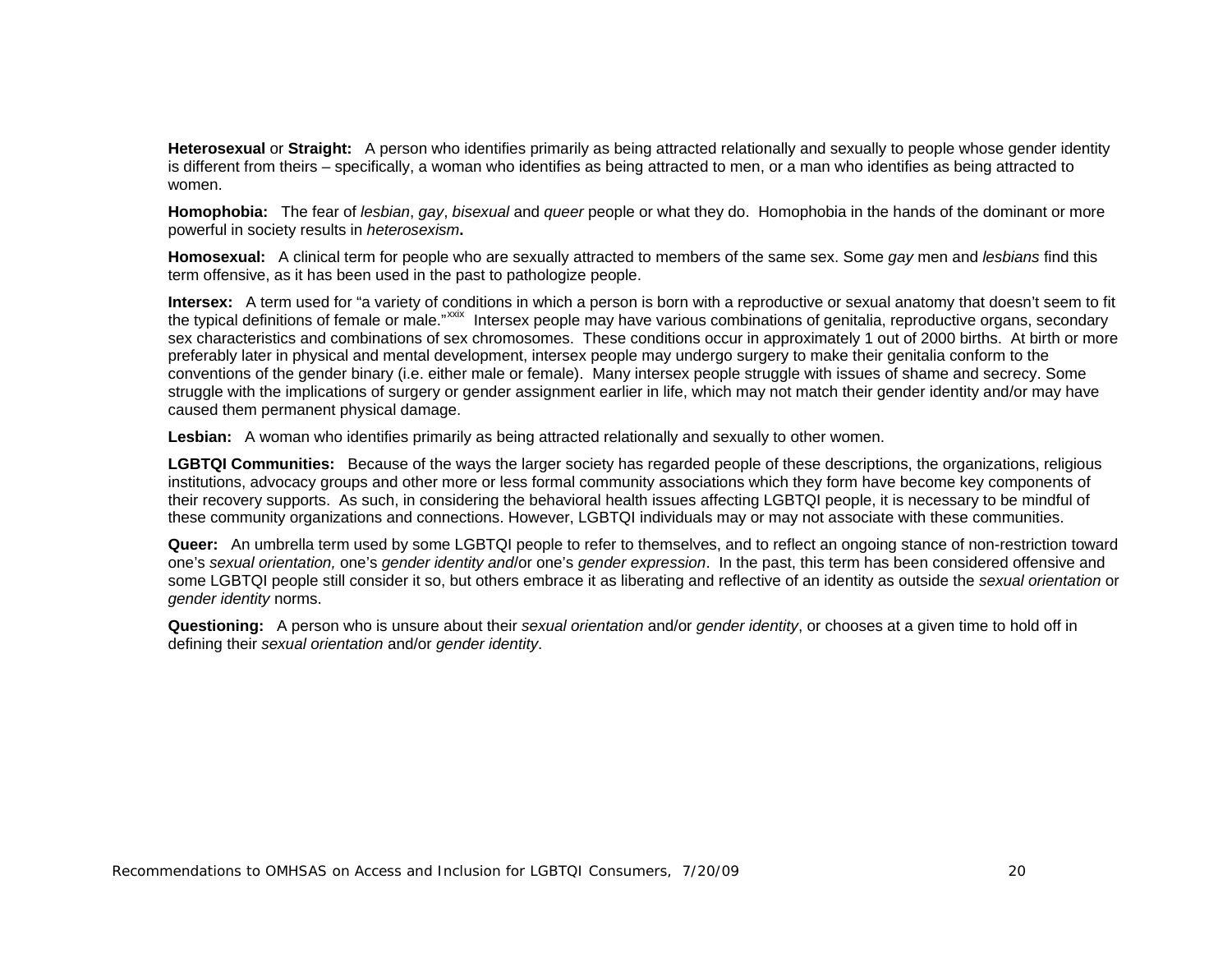### **Reparative Therapy:** See *conversion therapy*

**Sexual orientation:** Where a person stands in relation to the sexes or genders of sexual and affectional partners – for example, an orientation to dating people of the same sex or gender, different sex or gender, or any sex or gender. How a person "learns to acknowledge, accept, and then act on a sexual orientation that is different from that of the majority is shaped by cultural, religious, societal and familial factors."<sup>[xxx](#page-25-1)</sup> Gay, lesbian and bisexual people are no longer considered by the mainstream medical and psychological communities to be disordered or ill because of their same-sex attractions.

**Transgender:** A person who lives either full or part time in a gender role other than the gender assigned to them at birth. This may include *transsexuals*, cross dressers, drag queens, drag kings, *genderqueer* people and *intersex* people. Some transgender people undergo surgeries or take hormones to change the sex characteristics of their bodies, and others do not. The medical and psychological communities continue to view the behavior of such people as psychopathological. Many are diagnosed as having a gender identity disorder.<sup>[xxxi](#page-25-1)</sup> Other transgender people express themselves in the traditional role assigned them at birth, but do not identify themselves with the traditional gender-binary language of male and female.

**Transphobia:** Transphobia is the set of "irrational or persistent fears or non-acceptance towards people whose gender identity or expression differs from the gender they were assigned at birth. …As with many fears, transphobia can be based on ignorance and irrationality. The discrimination and harassment that follows can be accidental or deliberate, subtle or obvious."XXXII

**Transsexual:** A person who undergoes gender confirmation surgery, changing from woman to man or man to woman. As many *transgender* people do not undergo surgery and/or hormone treatment, the term "*transgender*" is now used as a more inclusive description of trans-people regardless of physical sex characteristics.

**Two-Spirit:** A person who identifies with the Native American tradition of characterizing certain members of the community as having the spirit of male and female genders.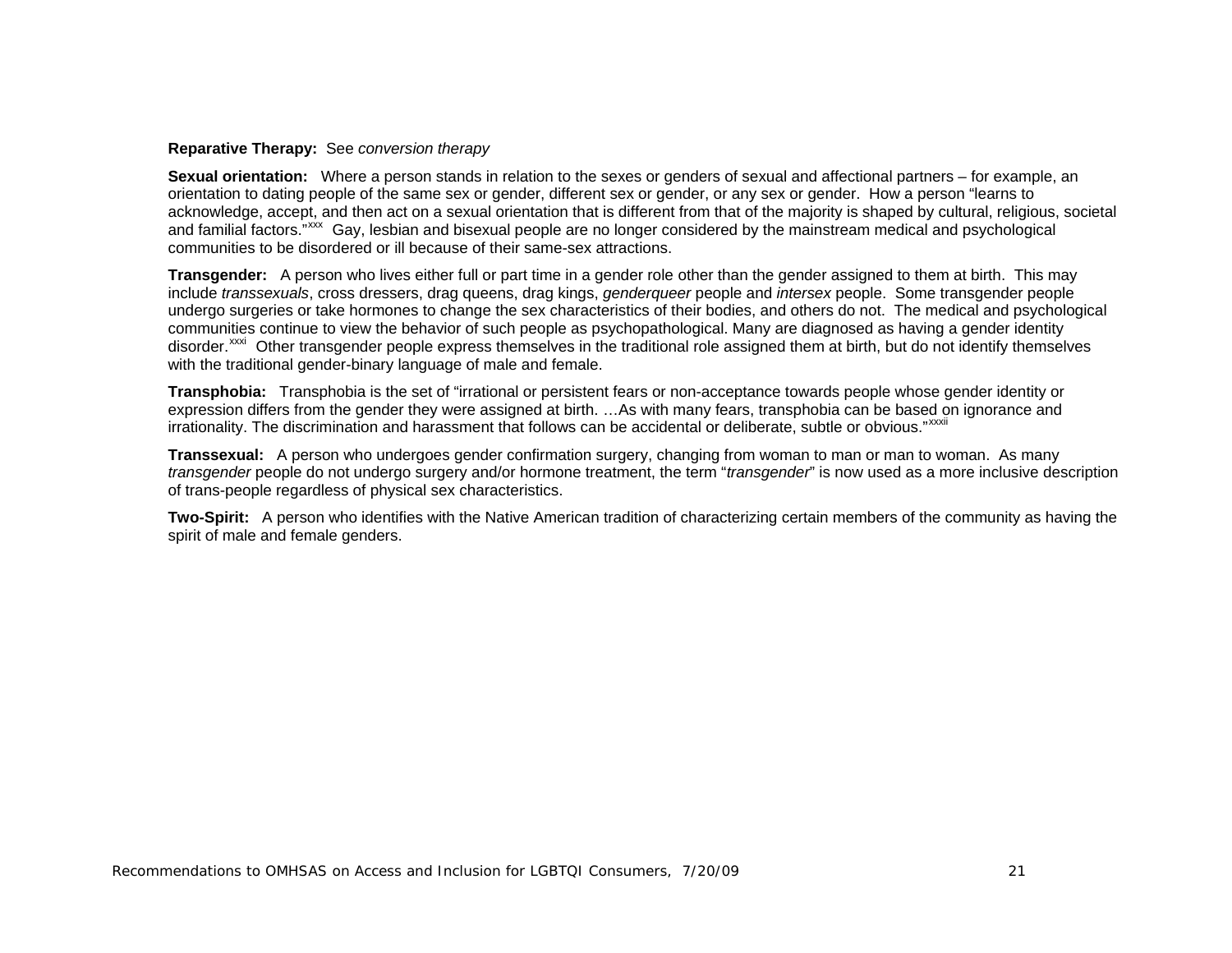# **Appendix C: Recommended Training Content**

*The following is a sampling of content that would be included in trainings. It would be customized based on the purpose and setting of the training.* 

#### **Basic Awareness**:

Defining the target populations (LGBTQI)

Orientation to key words and appropriate language

#### **Self-Awareness**:

Identify stigmas and prejudices in one's own approach

Tools to address these prejudices

#### **Identity Development & Coming Out**:

Coming out process for LGBTQI people, their families and friends Transitioning for transgender individuals and their families Sensitivity related to openness and confidentiality Self-acceptance, empathy, acceptance, affirmation and self-awareness Intersections of multiple identities Internalized homophobia, heterosexism and transphobia **Health & Wellness**: Safety and risk Suicide and attempted suicide Physical health HIV/AIDS and other sexually-transmitted infections

Substance-related and other co-occurring issues

Healthy sexuality

Violence within LGBTQI relationships

Relationship counseling

### **Experiences of LGBTQI Individuals and Families**:

Race, class and their intersections with LGBTQI issues LGBTQI parenting Child development, support and harassment in education systems Homelessness, particularly among youth Adoption of gender-variant young people Roles of family members and caregivers of LGBTQI consumers Trends in sexuality and behavior across living generations Personal stories **Culture/Society**: Role of the dominant culture in perpetuating systems of oppression against those outside, or challenging that culture Effect of cultural differences on identity formation Homophobia, Biphobia, Transphobia and Heterosexism Consciousness-raising on subtle discrimination speech in the workplace LGBTQI people in the military Religion and spirituality **Practice Skills Development**: LGBTQI-inclusive policy changes and impact on practice Best practices for treatment and care of clinical behavioral-health issues of particular concern to the LGBTQI communities Awareness and skills for relating competently with transgender people, including appropriate practice for asking about preferred pronouns Challenge of conversion or "reparative" therapy

Working with trauma associated with pathologizing sexuality and gender identity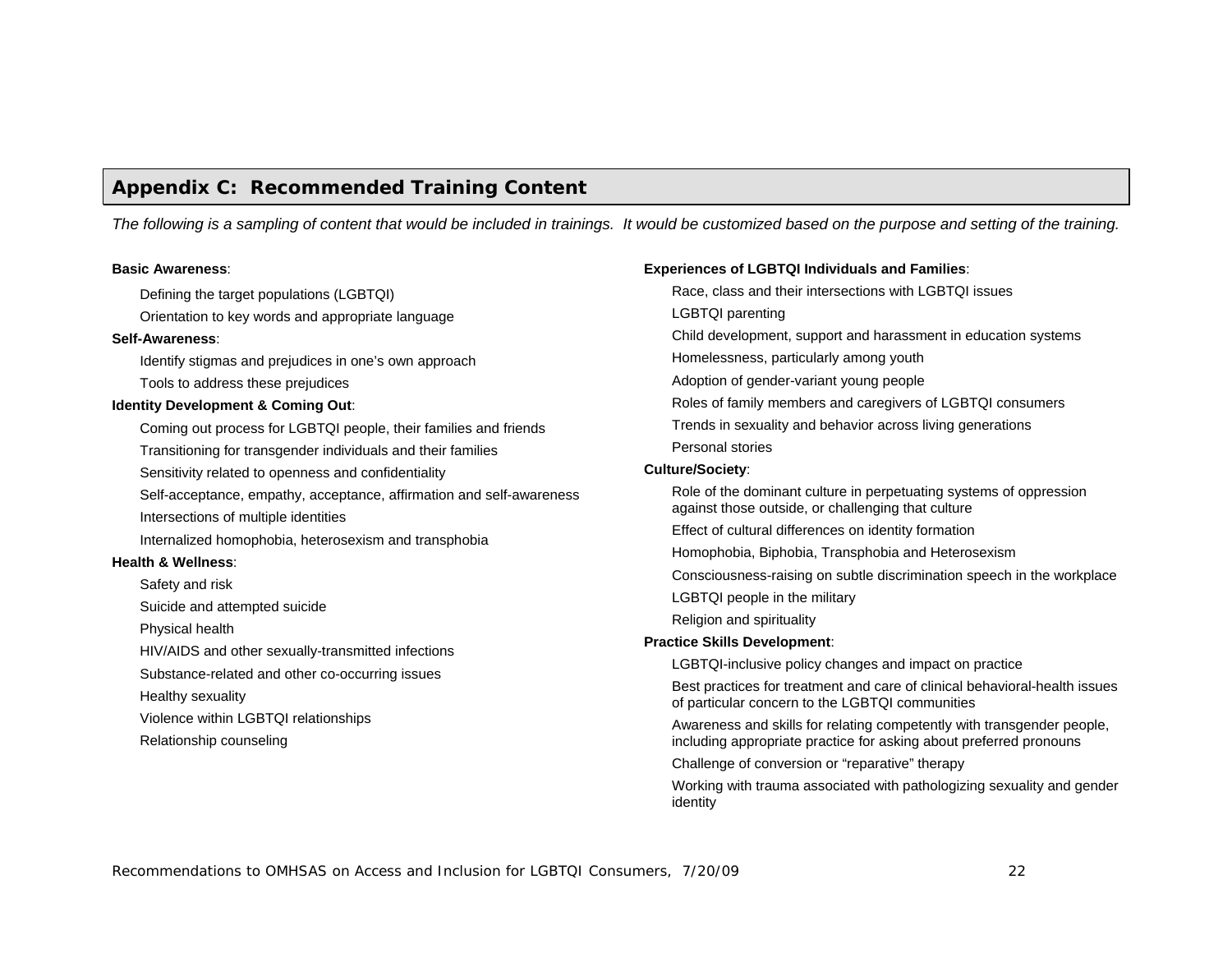### **Appendix D: Data Collection Recommendations**

Based on research and consultation with Randy Sell, PhD at Drexel University, the Workgroup recommends that OMHSAS include in its intake forms and interview specific questions related to sexual orientation and gender identity.

**Marriage**: The Workgroup recommends that where asked, "marital status" be re-titled "family status," and that the option of "partnered" or "in a domestic partner relationship" be added to forms or processes. "Parenting status" can be added, with the options of "parent," "step-parent," "coparent," "foster parent," and "other."

**Sexual Orientation**: Questions on sexual orientation can be drawn from a variety of sources, including those cited in Appendix E. The Workgroup recommends the addition of the following to intake forms and processes:

### **Sexual Orientation: I consider myself:**

- Attracted to the opposite sex, or "straight"
- **Q** Gay or lesbian
- □ Bisexual
- $\Box$  Other:

**Gender Identity**: Questions on gender identity are less well-developed. The Workgroup recommends that instead of asking about "sex," forms and processes include the following language:

#### **Gender:**

- D<sub>Male</sub>
- Female
- Gender Variant
	- $\Box$  Transgender Male to Female
	- $\Box$  Transgender Female to Male
	- □ Intersex
	- □ Other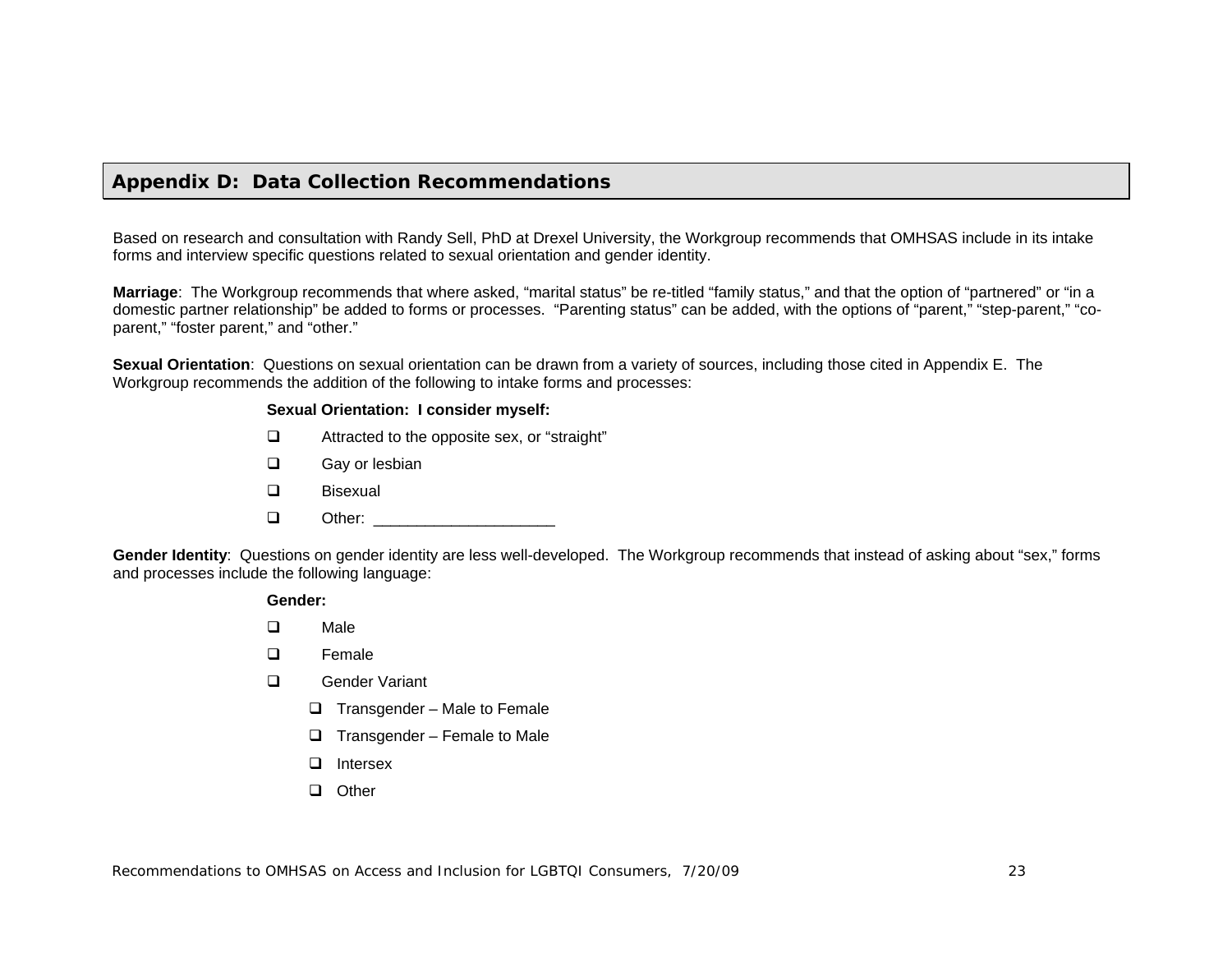### **Appendix E: Sources and Resources**

This document has drawn on the following sources, which in turn may serve OMHSAS as resources as it pursues implementation of the recommendations herein:

*Healthy People 2010: Companion Document for Lesbian, Gay, Bisexual, and Transgender (LGBT) Health* [http://www.glma.org/\\_data/n\\_0001/resources/live/HealthyCompanionDoc3.pdf](http://www.glma.org/_data/n_0001/resources/live/HealthyCompanionDoc3.pdf)

*Looking Ahead: Health Issues Affecting LGBTQ Communities: Resource List and Bios* Cosponsored by GIH and FLGI January 24, 2008 [http://www.gih.org/usr\\_doc/Resource\\_List.doc](http://www.gih.org/usr_doc/Resource_List.doc)

*Guidelines for Care of Gay, Lesbian, Bisexual, and Transgender Patients* Gay and Lesbian Medical Association [http://www.glma.org/\\_data/n\\_0001/resources/live/Welcoming%20Environment.pdf](http://www.glma.org/_data/n_0001/resources/live/Welcoming%20Environment.pdf)

*Teaching Transgender* National Center for Transgender Equality [http://nctequality.org/Resources/NCTE\\_Teaching\\_Transgender.pdf](http://nctequality.org/Resources/NCTE_Teaching_Transgender.pdf)

*The Trevor Project* Suicide prevention helpline for lesbian, gay, bisexual, transgender and questioning youth <http://www.thetrevorproject.org/info.aspx>

The Workgroup has begun to collect additional resources for LGBTQI consumers, which can be made available to care providers.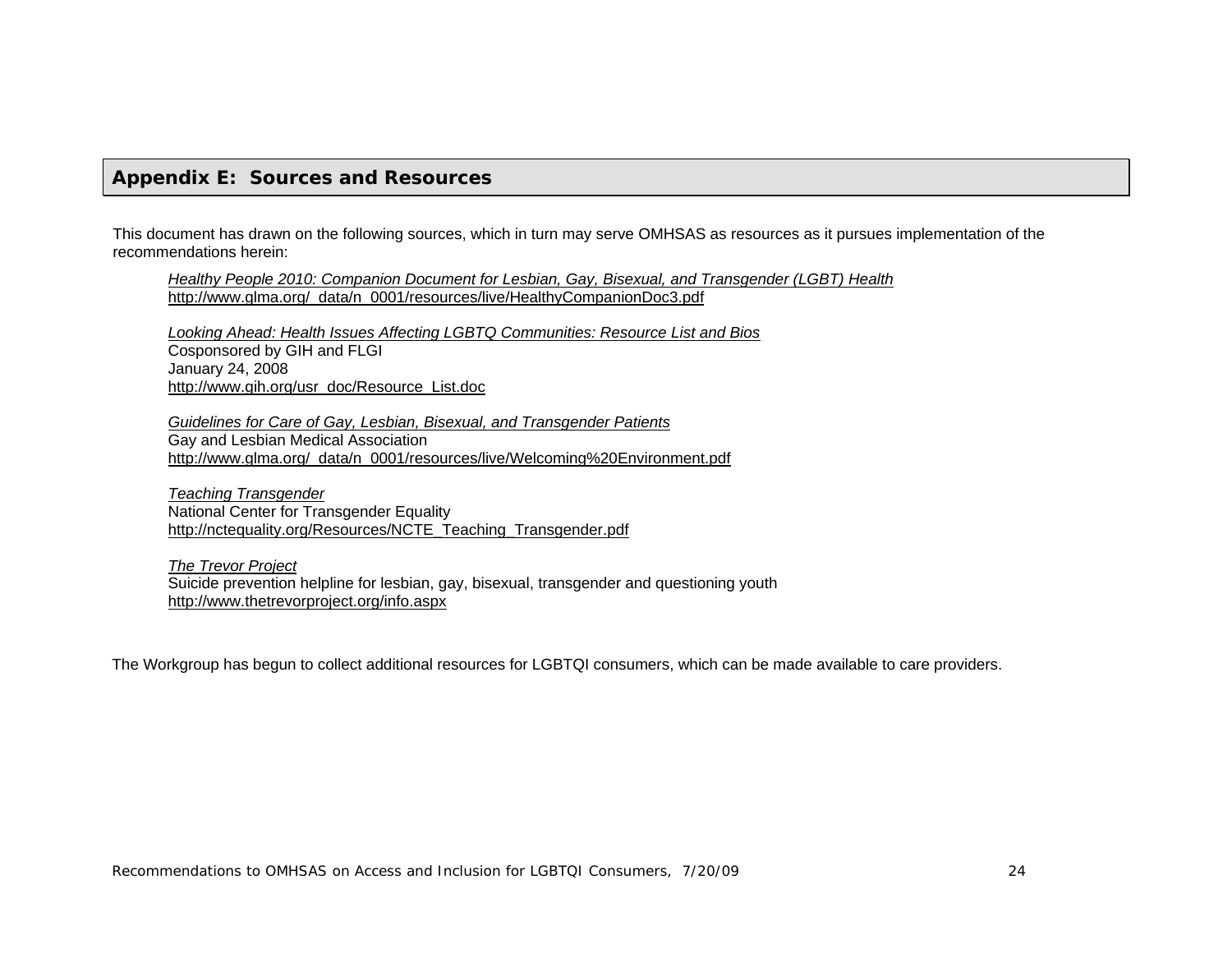# **ENDNOTES**

- 
- 

<sup>xi</sup> Gay and Lesbian Medical Association and LGBT health experts, Op. Cit.<br><sup>xii</sup> Quinn, Sandra Crouse, Principal Investigator, "Voices for a New Tomorrow: An Assessment of the Lesbian, Gay, Bisexual and Transgender Communi

xiiiGrossman, Arnold, Anthony R. D'Augelli, and Timothy S. O'Connell, "Being Lesbian, Gay, Bisexual, and Sixty or Older in North America." Psychological Perspectives on Lesbian, Gay, and Bisexual Experiences, 2<sup>nd</sup> Ed., Linda D. Garnets and Douglas C. Kimmel, Editors. New York, Columbia University Press.<br>Chapter 23, pp. 629-645.

xiv Hunt, Brandon, Connie Matthews, Amy S. Milson, and Julie Lammel, "Lesbians with physical disabilities: A qualitative study of their experiences with counselors." Journal of Counseling and Development, 2006. Pp. 163-173.

xv U.S. Dept. of Health and Human Services, Substance Abuse and Mental Health Services Administration

Center for Substance Abuse Treatments, "A Provider's Introduction to Substance Abuse Treatment for Lesbian, Gay, Bisexual, and Transgender Individuals,"

www.samhsa.gov page xix.<br><sup>xvi</sup> Davis, Mark A., "Reducing Stigma and Discrimination among People who are Lesbian, Gay, Bisexual, and Transgender," Presentation to U.S. Dept. of Health and Human Services, Substance Abuse and Mental Health Services, Center for Mental Health Services, March 12, 2008.<br><sup>Xvii</sup> Website of Persad Center, counseling center in Pittsburgh serving the gay, lesbian, bisexual and tra

XVIII See in particular the American Psychological Association 2009 Policy Statement on "Transgender, Gender Identity, and Gender Expression Non-

Discrimination."<br><sup>xix</sup> Whitman, Joy S., Harriet L. Glossoff, Michael M. Kocet, and Villa Tarvydas, American Counseling Association, "Ethical Issues Related to Conversion or Reparative Therapy." <http://www.counseling.org/Publications/CounselingTodayArticles.aspx?AGuid=4b4ac742-9a58-4086-bcff-96e925cc3599>

xx American Psychological Association, "What about therapy intended to change sexual orientation from gay to straight?"

http://www.apa.org/topics/sorientation.html#whatabout<br><sup>xxi</sup> ibid.

<sup>xxii</sup> Department of Behavioral Health/Mental Retardation Services, "The State of Behavioral Health services for Lesbian, Gay, Bisexual and Transgender Persons in Philadelphia," 2007.

<sup>&</sup>lt;sup>i</sup> See Appendix B for a full glossary of terms used in this document.<br><sup>ii</sup> These disparities are fully documented in Gay and Lesbian Medical Association and LGBT health experts, "Healthy People 2010 Companion Document for Lesbian, Gay, Bisexual, and Transgender (LGBT) Health." San Francisco, CA: Gay and Lesbian Medical Association, 2001.<br><sup>iii</sup> From OMHSAS Guiding Principles.<br><sup>iv</sup> "FBI Report: Anti-Gay Crimes Up." USA Today, 10/18/08.

<sup>&</sup>lt;sup>v</sup> "Anti-Lesbian, Gay, Bisexual and Transgender Violence in 2007." National Coalition of Anti-Violence Programs, 2008. As reported by Equality Advocates

Penns[y](http://www.nctequality.org/Issues/issues_hate_crimes.html)lvania, p. 48.<br>
<sup>Vi</sup> "Massachusetts Department of Public Health, as reported in "Massachusetts Study Shows Hi[g](http://www.nctequality.org/Issues/issues_hate_crimes.html)h Suicide Rate for Gay Teens." Boston Globe, 2/28/01.<br>
Vii Website of National Center for Transgender Equa